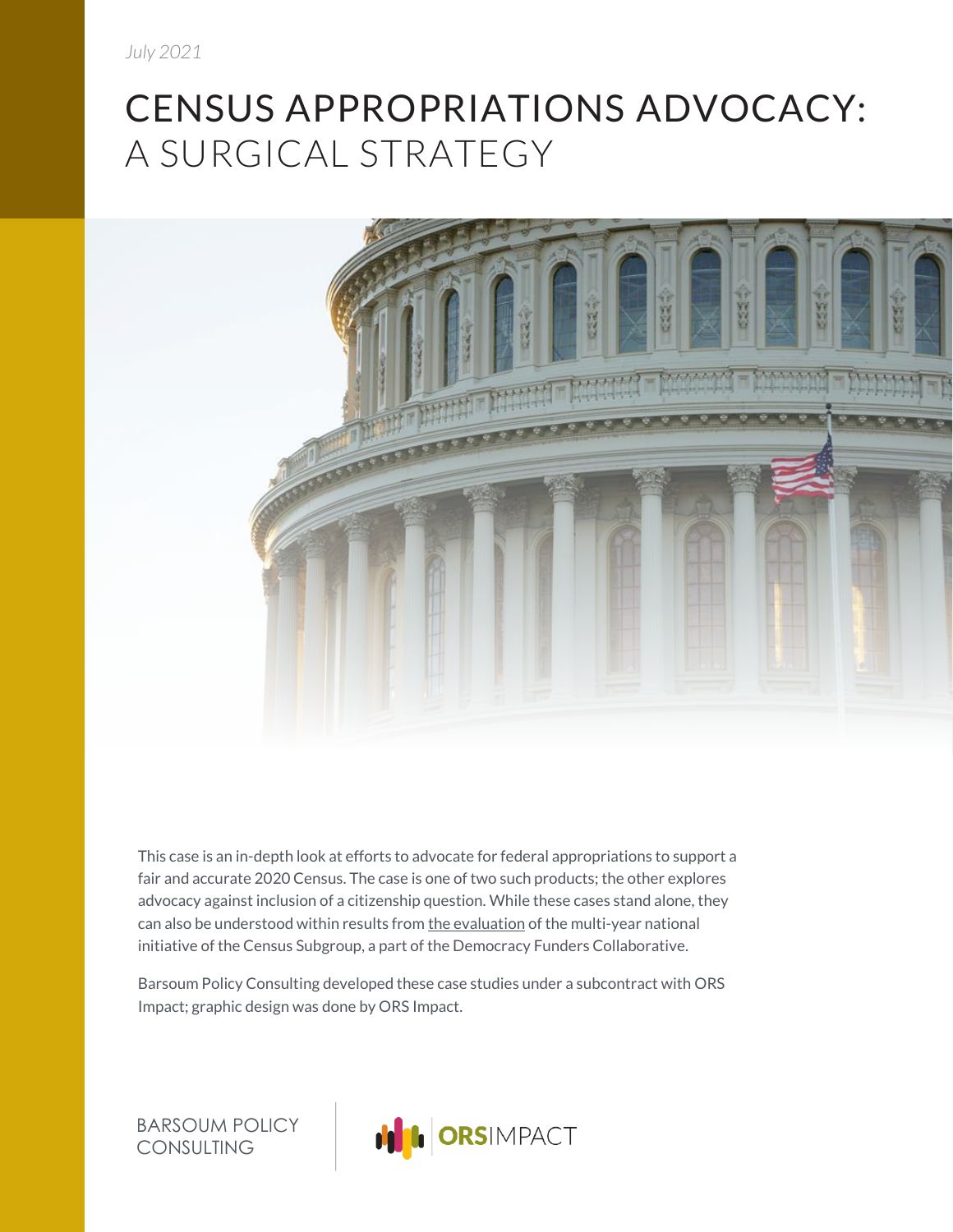## **Overview**

"We went up against an administration's proposed budget year after year that came in much lower than we felt it should be, and we were able to advocate for a higher number that reflected what we felt and the community felt, the Census Bureau needed and emerged with higher numbers."

*—Census Advocate*

Under challenging circumstances, a group of census advocates increased the federal funding allocated for the Census Bureau and the 2020 Census over the administration request for each of three fiscal years (FY 2018–2020). Census appropriations advocacy is annual and ongoing. It is wonky and requires an understanding of the appropriations process and key members of Congress and their staff, as well as the Census Bureau, its operations, the decennial census, and the American Community Survey (ACS). The problem of the underfunding of the Census Bureau extended back a decade and the congressionally imposed mandate to spend no more on the 2020 Census than the 2010 Census (about \$13 billion). One advocate described the funding challenge they were faced with as "filling big gaps and playing catchup." The timing of the funding was also a challenge. Funding for the census needed to increase with each year, and historically funding for the decennial census has at least doubled between the years ending in "9" and "0," with roughly half of the lifecycle (10-year) cost of a census spent in the census year. Yet Congress continued to cut the Bureau's budget request almost every year until FY 2018.<sup>1</sup> In the end, while the funding was late, advocates succeeded in increasing the census budget for three consecutive years as summarized in the table of Census Bureau appropriations that follow (Table 1).

| FY   |                              | Administration<br>Request        | House Passed   | Senate Committee<br>Reported | Enacted                          |
|------|------------------------------|----------------------------------|----------------|------------------------------|----------------------------------|
| 2016 | Census Bureau<br>2020 Census | \$1.50 billion<br>\$663 million  | \$992 million  | \$1.13 billion               | \$1.37 billion<br>\$599 million  |
| 2017 | Census Bureau<br>2020 Census | \$1.63 billion<br>\$778 million  | \$1.47 billion | \$1.52 billion               | \$1.47 billion<br>\$767 billion  |
| 2018 | Census Bureau<br>2020 Census | \$1.50 billion<br>\$800 million  | \$1.51 billion | \$1.52 billion               | \$2.81 billion<br>\$2.09 billion |
| 2019 | Census Bureau<br>2020 Census | \$3.80 billion<br>\$3.02 billion | \$4.78 billion | \$3.82 billion               | \$3.82 billion<br>\$3.02 billion |
| 2020 | Census Bureau<br>2020 Census | \$6.15 billion<br>\$5.30 billion | \$8.45 billion | \$7.56 billion               | \$7.6 billion<br>\$6.7 billion   |

|  |  | Table 1   Census Bureau Appropriations, FY2016-2020 <sup>2</sup> |  |
|--|--|------------------------------------------------------------------|--|
|  |  |                                                                  |  |

<sup>&</sup>lt;sup>1</sup> Terri Ann Lowenthal, "Census Update," Funders Committee for Civic Participation (FCCP), January 31, 2017,

https://funderscommittee.org/resource/census-policy-update-whats-in-store-for-2017/.

<sup>&</sup>lt;sup>2</sup> Data for this table was gathered from the Congressional Research Service appropriations budget analysis.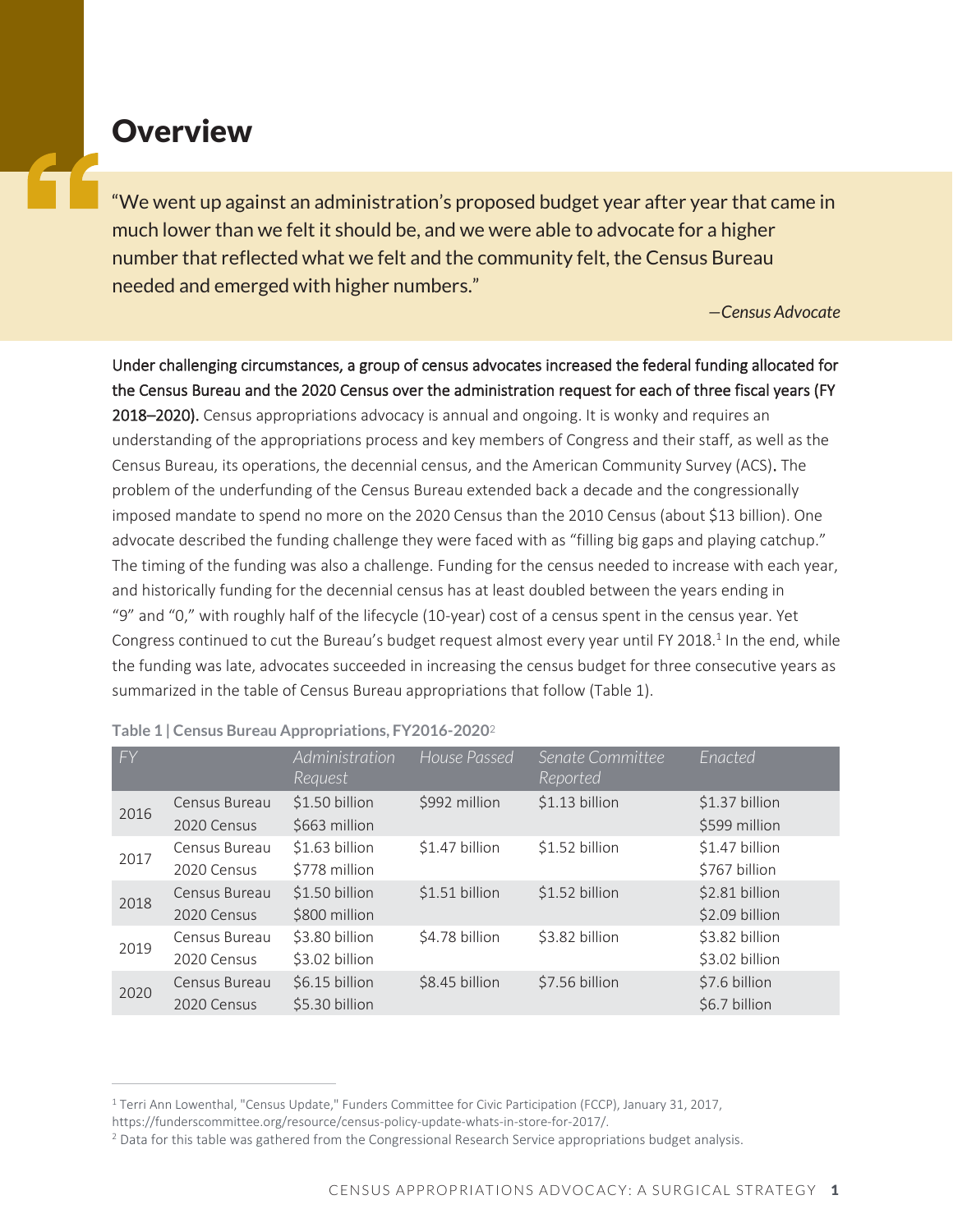Advocacy was focused on increasing census funding as well as defending against the inclusion of negative or harmful legislative language and protecting against the raiding of the census budget. Legislators often view the census budget as an available source of resources, arguing that the Bureau will not need the money until decennial census preparations begin. "That has always been a vulnerability of the census, which is why the role of advocates has been so important because the census isn't really its best advocate," explained one advocate. "The Census Bureau doesn't have a whole lot of juice as an agency, and it is subject to the whim of the Department of Commerce and how much of a priority Commerce is going to give the Bureau as a parent agency to protect its budget."

This case describes how a coalition of nonprofit organizations working as part of a broader collaborative played a central role in putting necessary federal census funding back on track. It highlights the advocacy efforts during three critical fiscal years from 2018–2020. The case is organized into four sections:

- The Advocates—A description of the core group of advocacy organizations, their partners, and how they organized their collaboration
- Appropriations Advocacy—An overview of the appropriations process and the key strategies advocates used
- Spending Limits and Underfunding—The context and events that led to the downward funding trend
- Continuing Resolutions and Government Shutdowns—A detailed description of the key events surrounding the appropriations process for each of the fiscal years from 2018-2020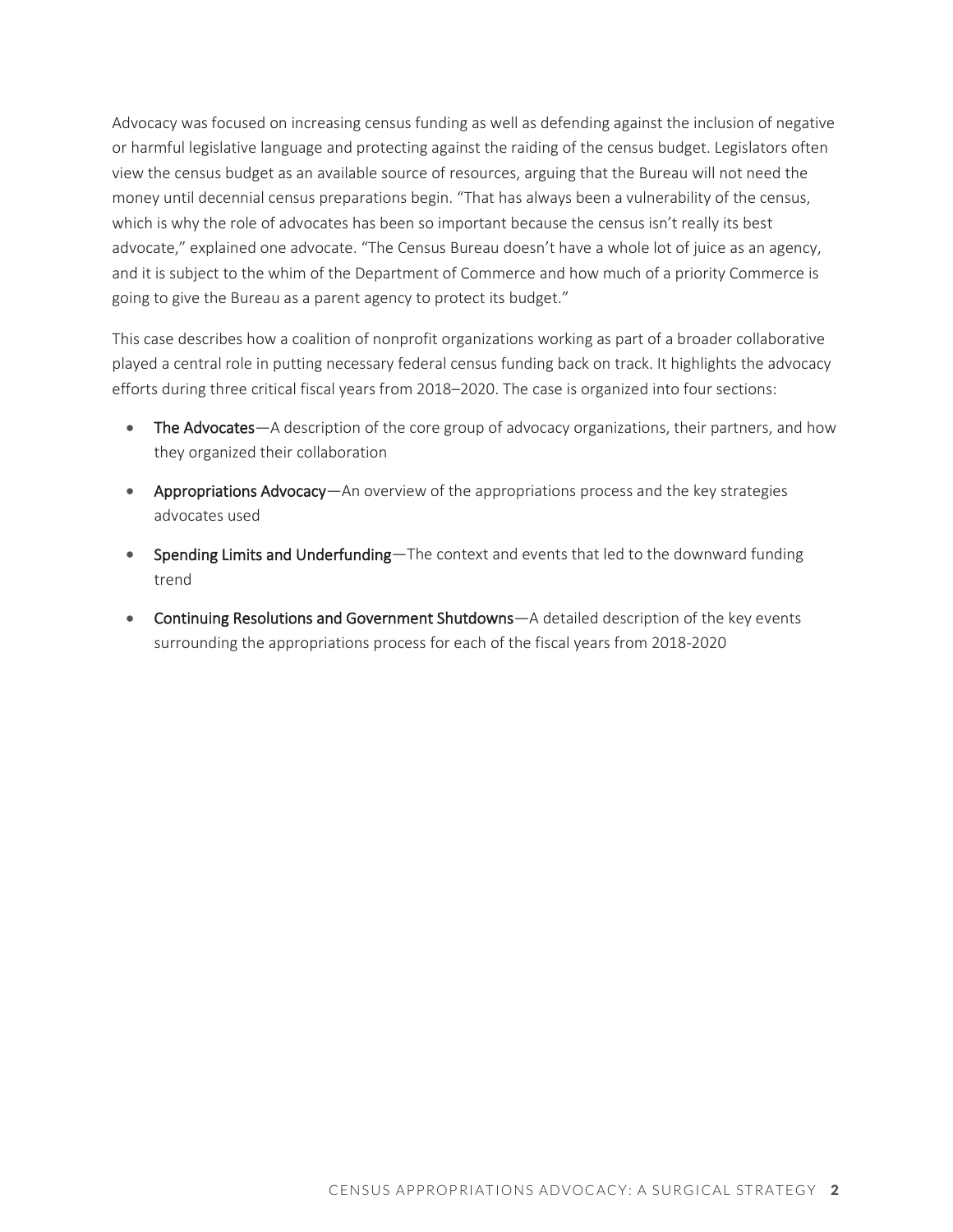### The Advocates

"It was a very heavy lift on the part of advocates and an enormously successful lift." *—Census Advocate*

> The census and the federal appropriations process are two niche complicated policy areas. Organizations with expertise at the intersection of these issues were limited. A small interconnected group of long-term census advocates supported by expert census consultants came together to advocate for adequate 2020 Census funding. A standing table called the Hill Strategy Group, led by The Leadership Conference, created the infrastructure for collaboration on a shared strategy. One member explained the value of the Hill Group this way, "Appropriations is a very wonky topic that not many people work on but it was a huge success for us, and the Hill Strategy Group served to connect all the advocates together in ways that served us well and continue to serve us well to this day." Following are the core members of the Hill Strategy Group that led the census appropriations advocacy.

> **The Leadership Conference on Civil and Human Rights:** A coalition of more than 210 national organizations to promote and protect the civil and human rights of all persons in the United States, among which is a fair and accurate census. The Leadership Conference Census Task Force, cochaired by National Association of Latino Elected and Appointed Officials (NALEO) Educational Fund and Asian Americans Advancing Justice (AAJC), has a long record of first-hand experience working in support of previous censuses. The Leadership Conference had also formed the Census Counts Campaign, a national hub on census information for state and local organizations that was leveraged to mobilize organizations in support of census funding. Using the Task Force and the Census Counts Campaign as the foundation, The Leadership Conference's Corrine Yu helped convene the small group of census advocates. In addition, Terri Ann Lowenthal, an expert on the census and issues affecting federal statistics, former co-director of The Census Project, and former staff director of the House Census Oversight Subcommittee, was a consultant to The Leadership Conference.

#### **National Association of Latino Elected and Appointed Officials NALEO**

**Educational Fund:** A national organization that facilitates the full participation of Latinos in the American political process, from citizenship to public service. NALEO's board and constituency encompass the nation's more than 6,700 Latino elected and appointed officials and include Republicans, Democrats, and independents. NALEO and its chief executive officer, Arturo Vargas, have a long history of working on census outreach, community education, and policy development. Vargas served on the U.S. Census Bureau's national advisory committees from 2000 through 2019 and is the cochair of The Leadership Conference on Civil and Human Rights' Census Task Force and the National Hispanic Leadership Agenda's Census Task Force.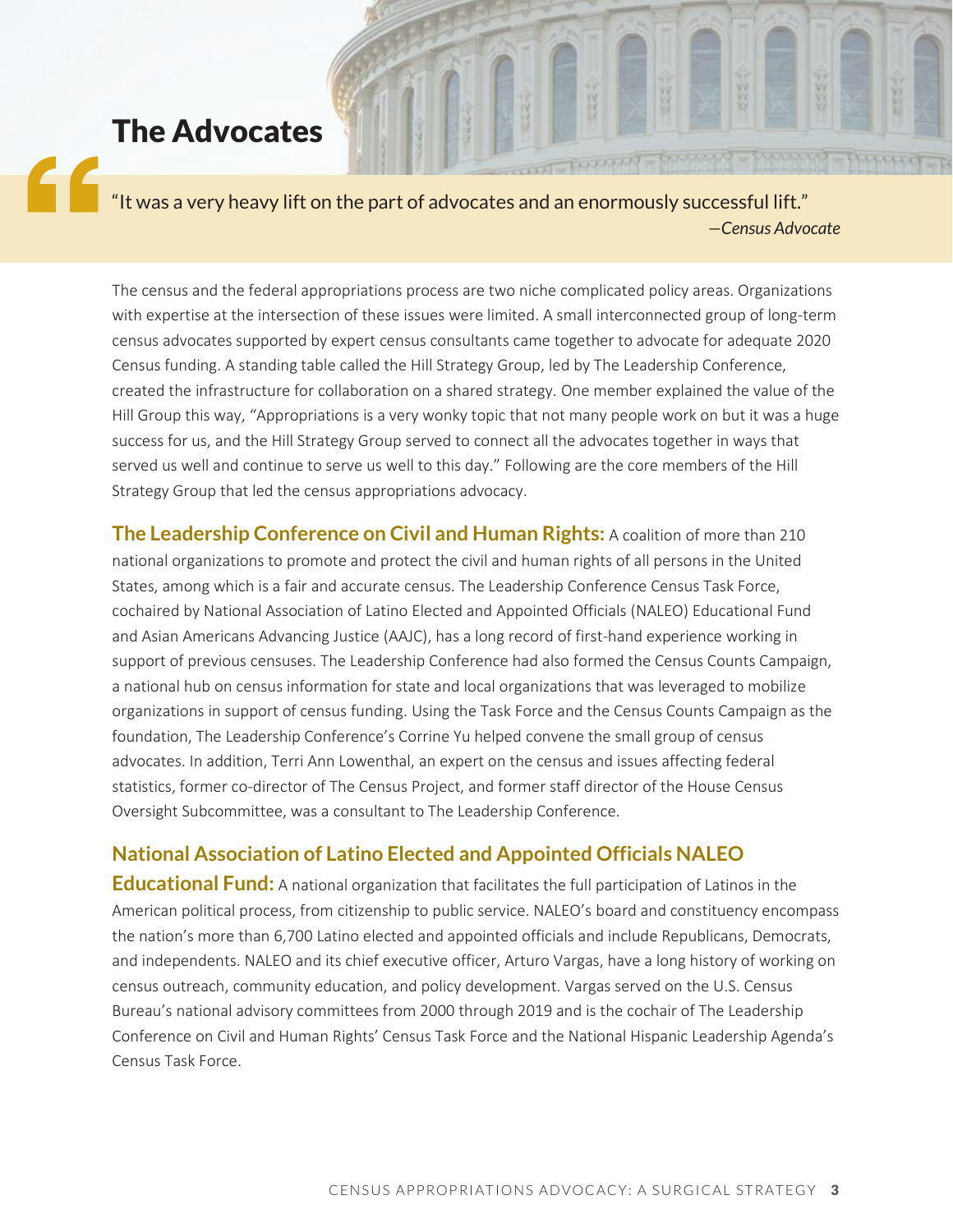**Asian Americans Advancing Justice | AAJC:** A national nonprofit, nonpartisan organization focused on advancing the civil and human rights of Asian Americans. The census and the ACS are the backbone of its mission. To that end, the organization has a permanent census program that monitors census policy, educates policy makers, and conducts community outreach and education on the surveys conducted by the Census Bureau. Advancing Justice | AAJC has also served as a member of numerous advisory committees to the Census Bureau since 2000, including most recently, the National Advisory Committee on Racial, Ethnic and Other Populations.

**The Census Project:** A broad-based nonpartisan coalition of over 700 national, state, and local organizations that support an inclusive and accurate 2020 Census and ACS. The Census Project tracks census appropriations activities. The organization is currently led by two part-time co-directors: Mary Jo Hoeksema, a Democrat, and Howard Fienberg, a Republican, with extensive legislative and government experience; their nonpartisan leadership provides the coalition with relationships and networks on both sides of the aisle and with a range of stakeholders that includes academia, government, labor, and business. The Census Project's Advisory Committee includes many of its partner advocacy organizations: Arturo Vargas from NALEO, Terry Minnis from Asian Americans Advancing Justice | AAJC, and Corrine Yu from The Leadership Conference.

**National Urban League (Urban League):** A nonpartisan, nonprofit civil rights organization dedicated to the economic empowerment of African Americans and other underserved populations that works through a network of 90 affiliates across 36 states and the District of Columbia, and a Washington bureau. The Urban League had contracted with Jeri Green, a former Census Bureau senior advisor for Civic Engagement; Marc Morial, Urban League's CEO, is a former mayor with many congressional relationships.

**Akin Gump Strauss Hauer:** An international law firm with a governmental affairs shop in Washington, DC, was hired to provide strategy and advocacy support for reaching Republican legislators.<sup>3</sup> They were selected by census advocates at the suggestion of the national census funders to increase advocacy capacity.

Akin Gump was represented by Hunter Bates, Sen. Mitch McConnell's former chief of staff, and Ed Pagano, Sen. Patrick Leahy's former chief of staff. One advocate described them as "A very formidable team, very savvy political strategists and that was really critical." Their team also included the former policy director at the National Congress of Americans Indians (NCAI), who provided important connections to tribes and senators in states with large tribal populations. Akin Gump also supported business outreach along with Council for a Strong America and Howard Fienberg from The Census Project.

<sup>&</sup>lt;sup>3</sup> The addition of the Akin Gump team was supported with funding provided by a census pooled fund housed at New Venture Fund.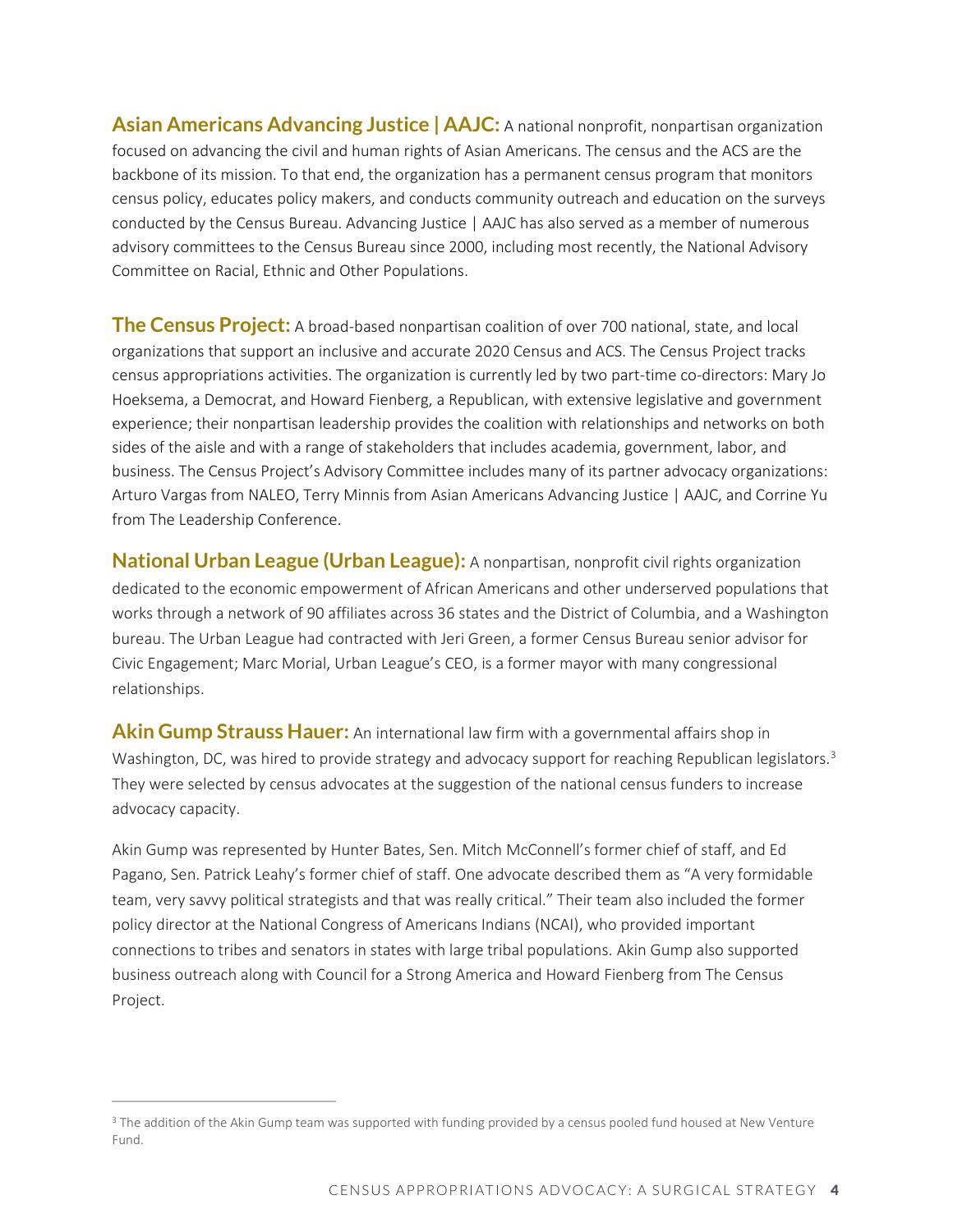**Center on Budget and Policy Priorities (CBPP):** A nonpartisan research and policy institute with deep expertise in budget and appropriations issues. As an organization that worked on a broad range of appropriations issues, CBPP helped provide the "big picture" on appropriations and was able to leverage its Hill contacts with appropriators and Democratic leadership to help get and keep census issues on their radar. CBPP research team provided critical analyses that helped to bolster advocacy efforts.

**National Congress of Americans Indians (NCAI):** NCAI is the oldest, largest, and most representative national organization serving the broad interests of tribal nations and communities. NCAI had important bipartisan relationships and support from Republicans in both houses of Congress.

Other participants in the Hill Strategy Group included SEIU, NETWORK, ACLU, Council for a Strong America, and Common Cause.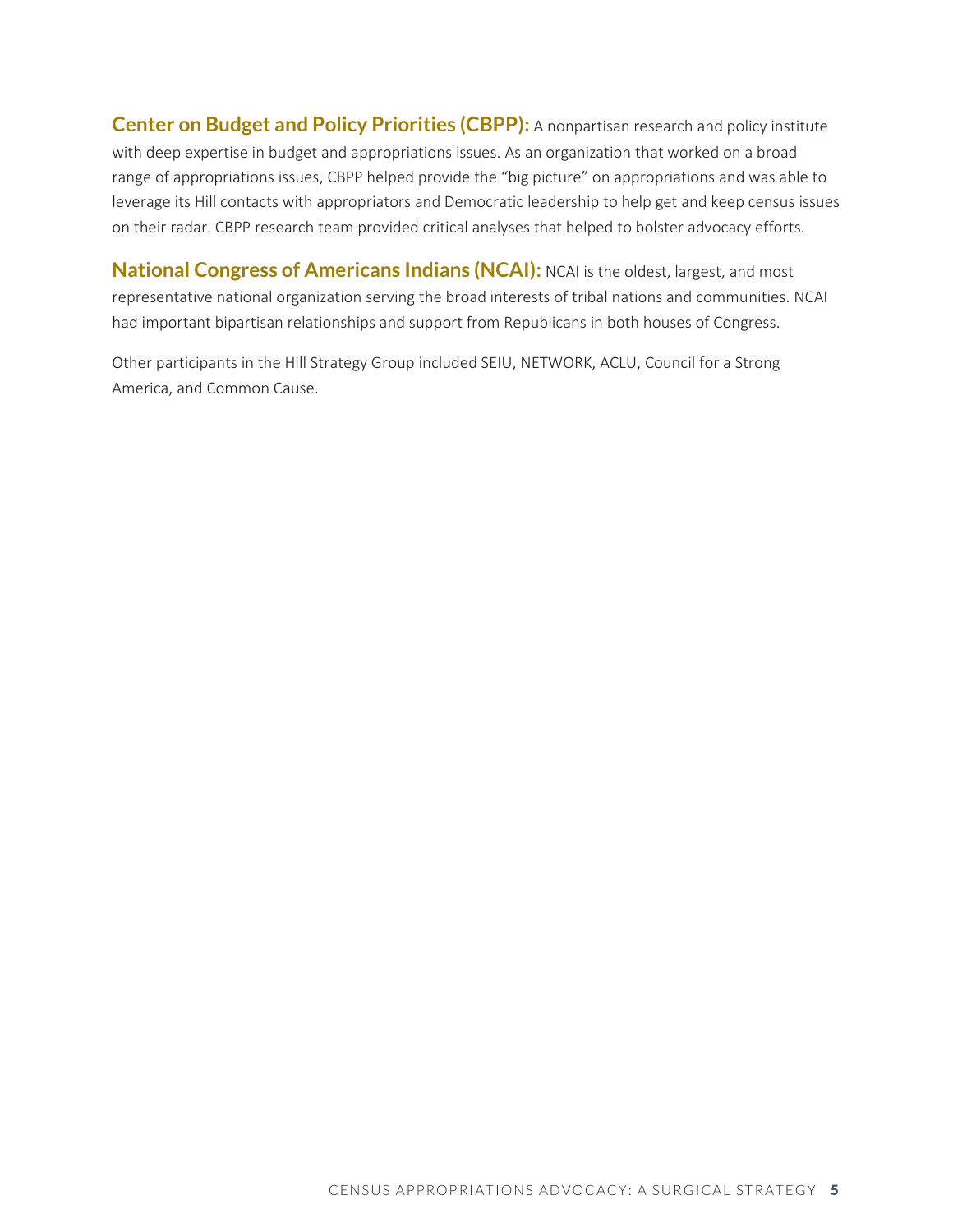## Appropriations Advocacy

# "Every year, every year was a new battle." *—Census Advocate*

The annual appropriations process unfolds within the same framework every year; however, the politics and external circumstances can vary with each year. For example, sometimes a president's budget request serves as a general starting point for the Budget and Appropriations Committees, while in other years, a president's budget is considered "dead on arrival," especially if Congress and the White House are controlled by different political parties. The annual appropriations advocacy for fiscal years 2017– 2020 faced more challenges than usual, with a Republican-controlled Congress until 2019; a new administration; the politization of the census; contentious appropriations cycles with multiple continuing resolutions; delayed funding bills; debates over southern border "wall" funding that stalled the appropriations process; and two government shut downs—one of which lasted for an historic 35 days. These factors contributed to what one advocate described as "a fundamentally broken appropriations process." All of these factors also contributed dangerous uncertainty to the census planning process.<sup>4</sup>

Appropriations advocacy strategies and tactics are generally consistent and organized around the appropriations process and timeline, although the timeline frequently fluctuates (see Figure 1 for Appropriations Process Overview). One advocate summarized it this way, "These are the steps we take every year regardless of what year it is. We engage in these activities to arrive at the number, to get support for the number, and to communicate the funding recommendation broadly." The advocacy for the Census Bureau's budget occurred over the course of the decade and increased in intensity in 2017. For an overarching timeline of key events from 2016 – 2019 see Table 3. What follows is a description of some of critical steps or tactics census advocates used in their annual appropriations work over three fiscal years (FY2018–2020).

- Funding recommendations are developed in collaboration with stakeholders in response to the president's budget. The Census Project and The Leadership Conference provided a budget analysis, identified needed targeted investments, and developed an overall funding recommendation.
- Working with the Census Bureau. Advocacy with the Bureau is ongoing, and the relationships built through this work with professional, nonpolitical staff informed appropriations advocacy. Advocates worked with the Census Bureau to develop a deeper understanding of the administration's budget request and inform the stakeholder funding recommendations. Advocates were an important voice on behalf of the Census Bureau's budget.

<sup>4</sup> Terri Ann Lowenthal, "Census Update," Funders Committee for Civic Participation (FCCP), January 31, 2017, https://funderscommittee.org/resource/census-policy-update-whats-in-store-for-2017/.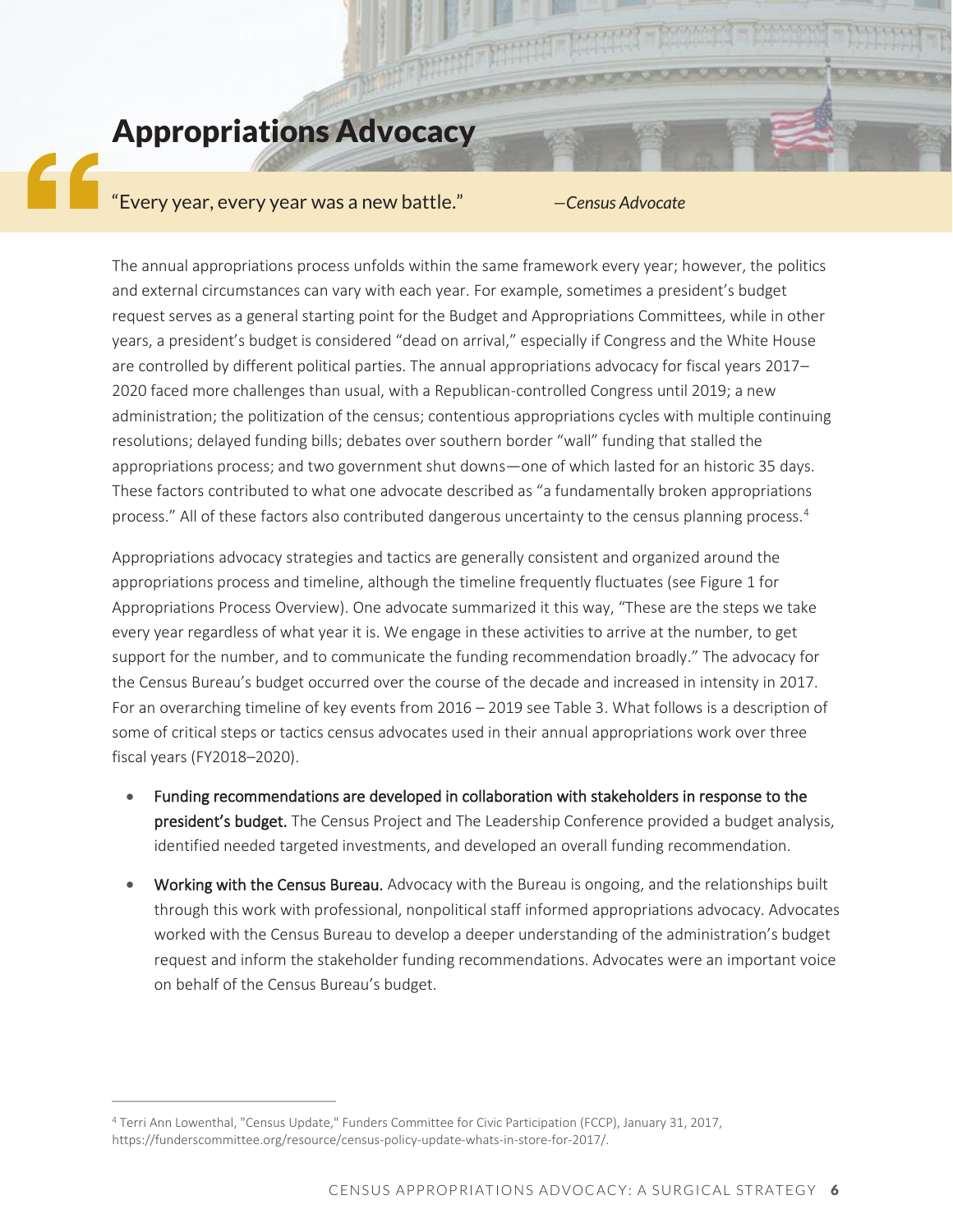#### Appropriations is an annual cycle that involves three key steps:

- 1. The president budget request—The process is publicly kicked off with release of the president's budget request to Congress, usually in early February. The process truly starts around eight months earlier as agencies develop budget proposals and submit them to the White House for possible inclusion in the president's budget request to Congress.
- 2. Congressional budget resolution—Congress responds with the creation of concurrent budget resolutions, setting discretionary funding levels and caps for the next fiscal year. These budget resolutions originate in the respective budget committees in each chamber and must be approved by the whole chamber. Resolutions are intended to be filed by April 15, but since 1977, Congress has rarely met this date; in some years, one or both chambers has failed to enact a budget resolution altogether. The resolution's key purpose is to set the level (also known as the 302(a) allocation), caps, and broad priorities for discretionary funding for the next fiscal year, which represents the whole funding pool.
	- Appropriations bills—The funding process then moves to the appropriations committees in each chamber. After each committee receives its 302(a) allocation on spending, they create 302(b) allocations for each subcommittee, essentially divvying up the pie among twelve funding accounts, each covered by a separate appropriations bill. The Census Bureau is covered by the Commerce, Justice, and Science and Related Agencies bill.
	- The various subcommittees divide their respective 302(b) allocations across the agencies and programs under their authority. This process includes public hearings and testimony by secretaries and agency heads on their budget request. Committee staff also meet with advocates of the programs; members of Congress submit their own priorities as well.
	- The subcommittee produces a draft appropriations bill (called a "mark") that is voted on by the subcommittee. If it passes, the bill is taken up by the full appropriations committee, often with amendments. The process is identical in both chambers but often involves different 302(b) allocations, as well as different funding recommendations for agencies and programs.
	- Each chamber considers all twelve bills, which sometimes are combined into three or four "mini-bus" packages. Once a bill (alone or in combination) passed both chambers, members of the relevant subcommittees negotiate their differences to produce a "conference bill," which then must pass each chamber again before being sent to the White House for the president's signature. The goal is to enact all twelve bills by the start of the fiscal year, October 1.
- 3. Continuing resolutions (CR) are bills that keep agencies funded if one or more appropriations bills are not signed into law by October 1. They typically maintain the previous year's funding levels and can last for a few days, weeks, or months.

*Source: Center on Policy and Budget Priorities and Congressional Research Service*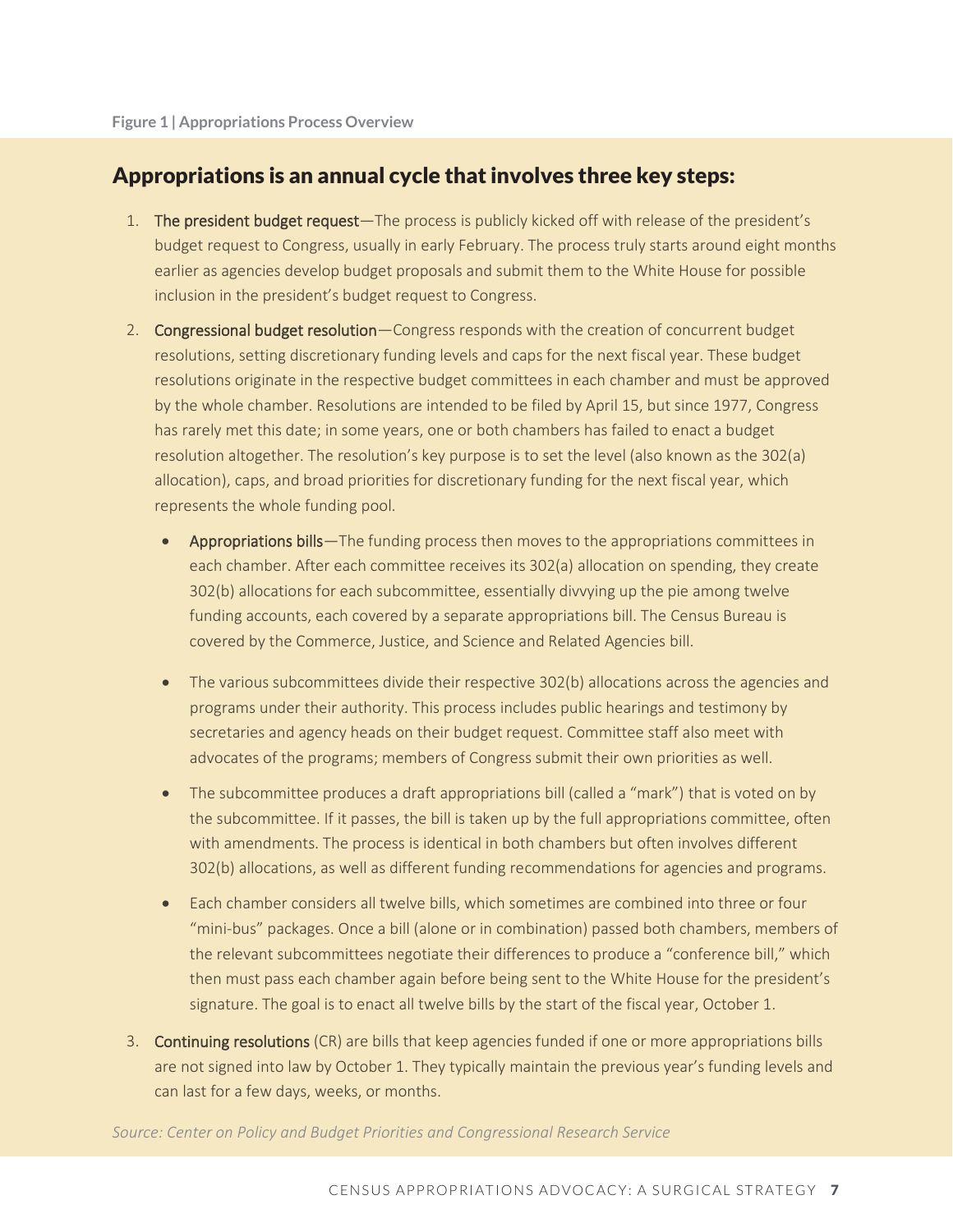Advocates also monitored 2020 Census research, testing, and planning over the course of the decade. Understanding of the Bureau, its operations, the census, and the ACS and other surveys was fundamental to census advocacy. One advocate summed it up this way: "You need good analysis. You need good information. You need a good understanding of the census process itself. You need an ability to hold the Bureau accountable to things that it has said . . . being able to have the expertise to be on top of the details and being able to get in the weeds on this stuff."

Developing a bipartisan strategy. Advocates needed to build support for adequate funding every year on both sides of the aisle. They had a three-pronged strategy: (1) identify Democratic leaders that could speak out about the need for funding; (2) shore up Democratic support to prevent commonplace efforts to shift money from the Census Bureau to other priority programs; and (3) soften Republican opposition and/or identify any potential Republican champions. (See Table 2 for a listing of key legislators and committees that were the focus of the advocacy.)

The new collaboration with Akin Gump provided increased reach and capacity to build Republican support. Akin Gump had relationships with Republicans and as a large firm, also had capacity and staff to track activities on the Hill. "They were a great thought partner, but certainly within the Republican party they had insights that most of us would never have been able to get," explained one of the civil rights organizations. The strategy also included outreach to Republican governors from red and purple states projected to gain and lose seats in reapportionment. Council for a Strong America was also able to leverage relationships in Alabama, a target state given the important role of Senate Appropriations chair Richard Shelby.

• Making the business case. Building the business sector base of support was an important parallel process that was at the core of Republican outreach. The business sector was best reached through a focus on business uses of census data.

Separate processes and sign-on letters were created to develop a bright line between business and nonprofit stakeholders. Business sign-on letters were narrowly crafted to speak to business issues and concerns, although some influential business and industry associations also were willing to join the wider, diverse group of stakeholders on letters advocating for sufficient annual funding for the census and Census Bureau.

To further elevate their collective voice, a Business for the 2020 Census Task Force was formed that was comprised of over 70 executives and senior leaders from major companies as well as national, state, and local business membership organizations. They made the case that an unreliable 2020 Census would have harmful effects on businesses and the American economy, which would persist into the future  $5$ 

<sup>5</sup> Business for the 2020 Census. June 18, 2019, https://strongnation.s3.amazonaws.com/documents/654/525611bc-0e4c-4bcf-82f5-5fc8ebf26735.pdf?1562592467&inline;%20filename=%22FY20%20Census%20Approps%20Business%20Signon%20Letter.pdf%22.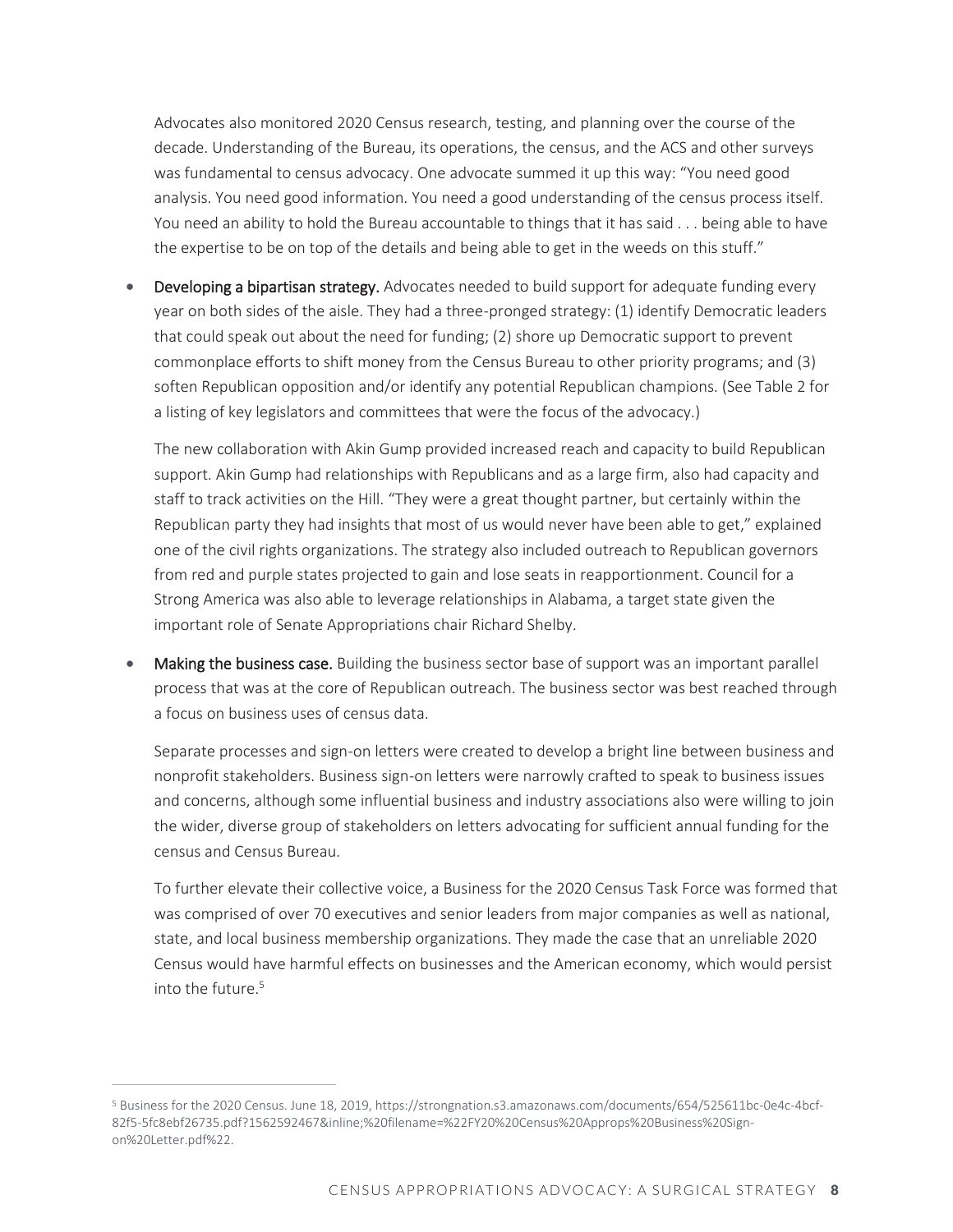• Working with key congressional committees of jurisdiction. Annual meetings with key members of the House and Senate appropriations committees took place in advance of votes on the Commerce, Justice, Science (CJS) appropriations bill, although in some years, one committee (usually the Senate) failed to act on the bill. Throughout the process, advocates track the bills from the subcommittees to the markup and to the floor. The Census Project and The Leadership Conference alerted stakeholders to troubling amendments that may arise for action, including efforts to address census policy issues through appropriations amendments. "We are always keeping our eye on the bill, how the CJS bill is moving through the process, if we need to engage and make our members aware and what actions we need to take, which typically takes the form of more sign-on letters or working with our colleagues to set up meetings, help place op-eds in strategic members' districts," explained one of the Hill Strategy Group members.

The Hill Strategy Group worked with the leadership and staff of the key appropriations committees to make sure they were well versed on the census and getting accurate information. They coordinated closely with appropriations staff to convey information about whether the administration's request was insufficient, where the Bureau needed more resources, and what the Bureau could do with those resources. In some instances, they advocated for the inclusion of report language that directed the allocation of resources for specific activities, as one advocate explained. "At times it was specific to the point of having Congress include report language of how they expected money to be spent, on the partnership program, on the communications program, and other things that supported the actual enumeration process."

- Sign-on letters are utilized throughout the appropriations process to show support from a variety of stakeholders. The stakeholder funding recommendation became the basis of sign-on letters that The Census Project and The Leadership Conference drafted, with the Project and The Leadership Conference circulating the letter to thousands of local, state, and national stakeholder organizations to endorse the funding recommendation. Those letters were also used as leverage to request meetings with congressional staff and make them aware of the funding recommendation. At key moments, The Leadership Conference and The Census Project sent letters to Democratic and Republican leadership (the "Four Corners") who were the final negotiators.
- "Dear Colleague" letters are utilized at key junctures in the appropriations process. The Census Project took the lead on working with champions in the House and Senate who did not serve on the appropriations committees on the development of Dear Colleague letters. The member or a group of members sent the letters to their colleagues seeking signers for letters to their respective appropriations committees with a funding request on behalf of the Census Bureau.
- Research was used to help advocates make the case for adequate annual census funding. An important piece of research that was widely used was "Counting for Dollars 2020,"<sup>6</sup> a project developed by Andrew Reamer at George Washington University that helped lawmakers understand

<sup>6</sup> Andrew Reamer. Counting for Dollars 2020: The Role of the Decennial Census in the Geographic Distribution of Federal Funds, https://gwipp.gwu.edu/counting-dollars-2020-role-decennial-census-geographic-distribution-federal-funds.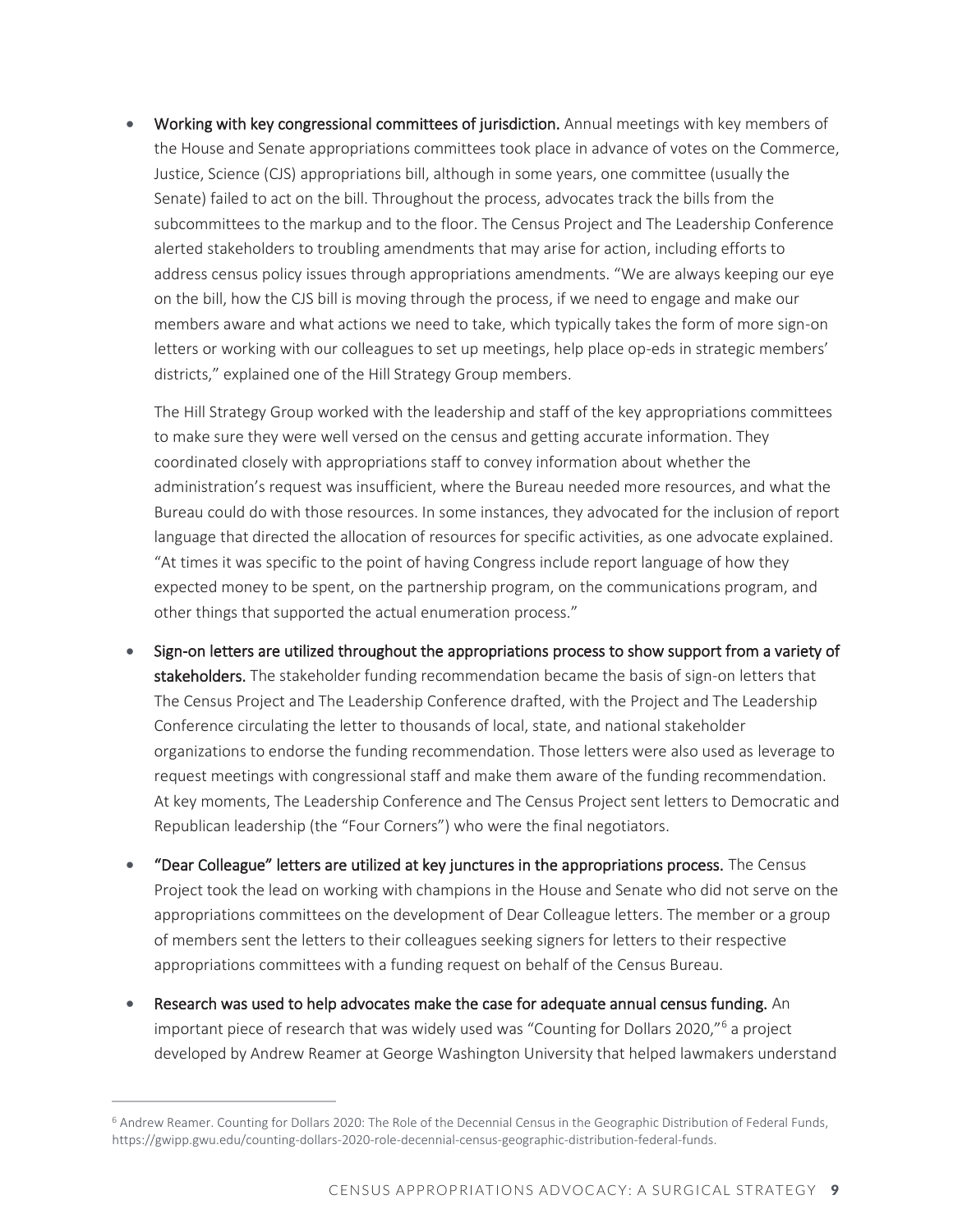how census data informed federal funding decisions and the distribution of federal resources, as well as the impact of the census on their state and why a fair and accurate census was important. The research supported advocates' narrative on what would happen if the Bureau didn't have the resources to do the job right. The Center for Urban Research of the City University of New York (CUNY) Graduate Center developed an [interactive map of hard-to-count communities](http://www.censushardtocountmaps2020.us/) that was used to show congressional representatives areas in their districts and states that were at risk of undercounting based on key demographic and economic characteristics. Additionally, topical reports produced by Georgetown Center on Poverty and Inequality on how the census is used in education, health, and other issues were also used to help make the case. The Center on Budget and Policy Priorities created charts and graphs that were widely used by stakeholders and cited in the media.

- Communications strategies advanced a variety messages tailored to different audiences on the Hill. These messages included the need to count historically undercounted communities; the implications of an undercount everywhere; the risk of being penny wise and pound foolish; and ensuring the Census Bureau had the resources it needed to do the job right. Specific messages also focused on the proposed funding levels being far below traditional levels; the negative impact of an inaccurate census on states and localities; the need for accurate census data for the fair distribution of political representation; and the business sector's need for accurate census data. The Leadership Conference, with help from the Hill Strategy Group, provided talking points, published op-eds, organized press calls, and engaged in reporter education to help shape the narrative.
- Outside mobilization strategy. Appropriations advocacy often is an insider's ballgame; however, mobilization of organizations and constituents was an important strategy at key moments in the process and in targeted states. Using messaging that was developed by The Leadership Conference with help from the Hill Strategy Group, many of the advocacy organizations, such as NALEO, AAJC, The Census Project, the Urban League, and The Leadership Conference, had networks of organizations that they mobilized on appropriations advocacy. For example, The Leadership Conference's Census Counts Campaign created messages that could be tailored along with graphics for use in social media, along with the hashtag: FundTheCensus.

Additionally, the growing ecosystem of organizations working on the 2020 Census and supported by a collaborative of funders provided a larger base of support for census advocacy. These organizations were engaged through the Census Counts Campaign and various listservs and urgent actions on appropriations. National organizations, affiliates, and constituents from key districts were organized to participate in Hill Days to meet with key congressional representatives. Census Counts and The Leadership Conference organized dozens of Hill meetings. "We had people come in from around the country, and we were strategic in targeting the districts of appropriators. We had them talk to these appropriators about the importance of funding for the census," explained one advocate. For example, NALEO organized their local elected officials to speak with key congressional leaders about the importance of the census for state and local jurisdictions. "We created talking points for advocates so they could do their own letters, which they could use in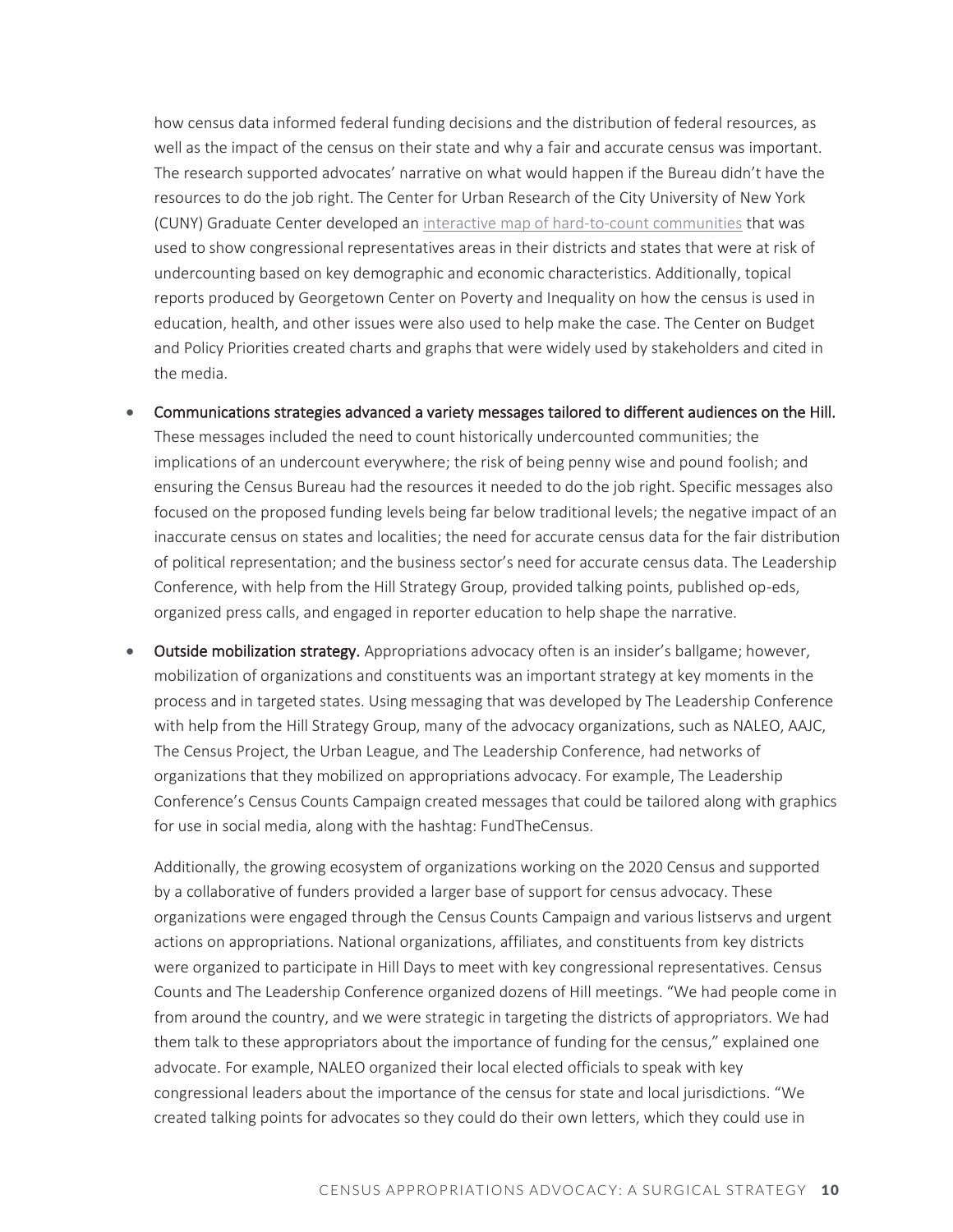meetings with legislators. We pulled together a few advocacy days where we brought in state groups and set up a whole bunch of meetings with their members so they could talk census because members always like hearing from their constituents." One advocate reported that a common refrain from congressional representatives was, "No one ever comes in and talks to me about the census."

#### **Table 2 | Congressional Outreach\***

| Congressional Committee                                                                                                | Leadership                                                                                                                                                                                                                              |
|------------------------------------------------------------------------------------------------------------------------|-----------------------------------------------------------------------------------------------------------------------------------------------------------------------------------------------------------------------------------------|
| <b>Senate and House</b><br><b>Appropriations Full</b><br><b>Committees</b>                                             | • Chairman Sen. Richard Shelby (R-AL)<br>• Ranking Member Sen. Patrick Leahy (D-VT)<br>• Chairwoman Rep. Nita Lowey (D-NY)<br>• Ranking Member Rep. Kay Granger (R-TX)                                                                  |
| Senate Commerce, Justice,<br>and Science Appropriations<br>Subcommittee                                                | • Chairman Jerry Moran (R-KS)<br>• Ranking Member Jeanne Shaheen (D-NH)                                                                                                                                                                 |
| House Commerce, Justice, and<br><b>Science Appropriations</b><br>Subcommittee                                          | • Chairman José Serrano (D-NY)<br>• Ranking Member Robert Aderholt (R-AL)                                                                                                                                                               |
| <b>Congressional Leadership</b>                                                                                        | • Senate Majority Leader Mitch McConnell (R-KY)<br>• Senate Minority Leader Chuck Schumer (D-NY)<br>• House Speaker Nancy Pelosi (D-CA)<br>• House Minority Leader Kevin McCarthy (R-CA)<br>• House Majority Leader Steny Hoyer (D-MD)  |
| The House Committee on<br>Oversight and Reform, which<br>oversees the Census Bureau                                    | • Chairwoman Carolyn Maloney (D-NY)<br>• Ranking Member Jim Jordan (R-OH)<br>• Rep. Jamie Raskin (D-MD), chair, Civil Right and Civil Liberties Subcommittee<br>• Rep Gerald Connolly (D-VA), chair, Government Operations Subcommittee |
| Legislators that are leaders on<br>tribal issues including<br>members of the Senate Indian<br><b>Affairs Committee</b> | • Sen. John Hoeven (R-ND) (SIAC chairman)<br>• Sen. Jerry Moran (R-KS)<br>· Sen. Lisa Murkowski (R-AK)<br>• Rep. Tom Cole (R-OK)                                                                                                        |

\*Note: This reflects leadership for the 116th Congress (2019–2020) after the Democrats took control of the House in the 2018 midterm elections and prior to the 2020 elections when the Democrats gained narrow control of the Senate.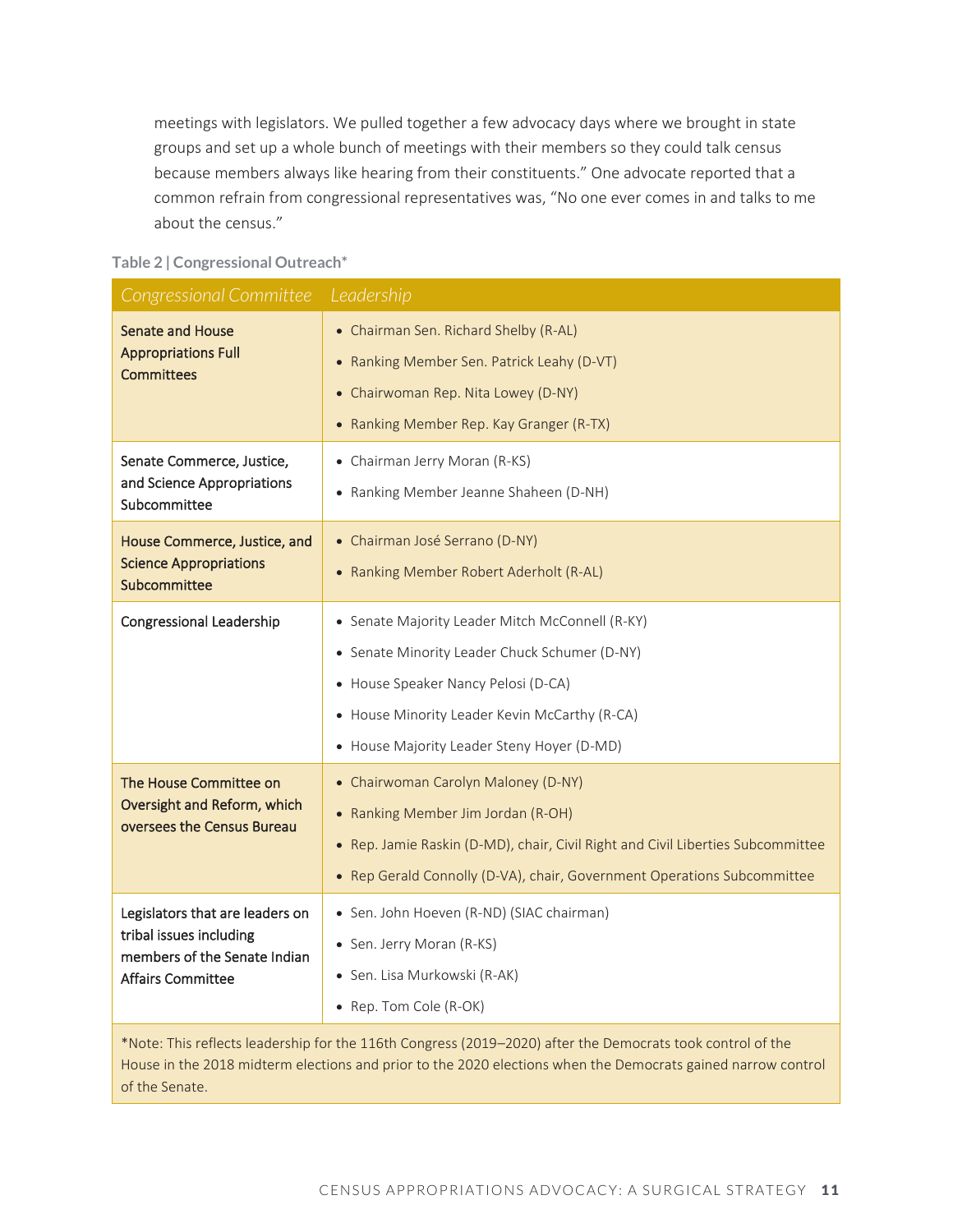#### **Table 3 | Timeline of Key Events**

#### *2016*

| September           | Congress failed to pass the 2017 budget on time and froze Census Bureau spending at 2016 levels.                                                                                                                                                                                                                                                                                |
|---------------------|---------------------------------------------------------------------------------------------------------------------------------------------------------------------------------------------------------------------------------------------------------------------------------------------------------------------------------------------------------------------------------|
| October 18          | Census Bureau announced cancellation of the 2017 Census tests in Puerto Rico, the Standing Rock<br>Reservation in North and South Dakota, and the Colville Reservation and off-reservation trust land<br>in Washington State.                                                                                                                                                   |
| November            | Election of Trump and a new administration bring further funding uncertainty for the 2020 Census,<br>coinciding with a critical four-year time span in which the Census Bureau had to finalize and<br>operationalize the census design, develop a complex IT architecture, prepare for a massive<br>communications campaign and field operations, and then implement the count. |
| 2017                |                                                                                                                                                                                                                                                                                                                                                                                 |
| February            | GAO report and testimony declaring the 2020 Census "High Risk."                                                                                                                                                                                                                                                                                                                 |
| May 5               | FY 2017 Consolidated Appropriations Act (H.R. 244) signed into law providing the Census Bureau<br>with \$1.47 Billion, a 7.3% increase over FY16, lower than the \$1.6 billion Obama administration<br>request.                                                                                                                                                                 |
| May 15              | John Thompson announces he is stepping down as the Census Bureau director.                                                                                                                                                                                                                                                                                                      |
| May 23              | Administration releases FY 2018 budget proposal, which requests \$1.5 billion for the Census<br>Bureau.                                                                                                                                                                                                                                                                         |
| November            | Administration's revised FY 2018 request to provide an additional \$187 million for Census 2020<br>preparation, mostly to support IT systems development.                                                                                                                                                                                                                       |
| 2018                |                                                                                                                                                                                                                                                                                                                                                                                 |
| Jan. 20-22          | Government shutdown stemming from dispute over extension of status of persons affected by the<br>Deferred Action for Childhood Arrivals (DACA) and border wall funding.                                                                                                                                                                                                         |
| February 12         | Administration releases FY 2019 budget proposal, which includes \$3.8 billion for the Census Bureau.                                                                                                                                                                                                                                                                            |
| March 23            | FY 2018 Consolidated Appropriations bill (H.R. 1625) signed into law, providing the Bureau with<br>\$2.8 billion.                                                                                                                                                                                                                                                               |
| March 26            | U.S. Secretary of Commerce Wilbur Ross announces he will add a question to the 2020 Census<br>asking residents about their citizenship status.                                                                                                                                                                                                                                  |
| March-July          | 2018 End-to-End Census Test in Providence County, Rhode Island.                                                                                                                                                                                                                                                                                                                 |
| September           | The Commerce, Justice, Science appropriations bill, which funds the Census Bureau, was not<br>passed. Congress and the administration agree to a short-term continuing resolution funding<br>federal agencies, including the Census Bureau, through December 7, 2018.                                                                                                           |
| November            | Midterm elections.                                                                                                                                                                                                                                                                                                                                                              |
| Dec. 22-<br>Jan. 25 | Federal government shutdown.                                                                                                                                                                                                                                                                                                                                                    |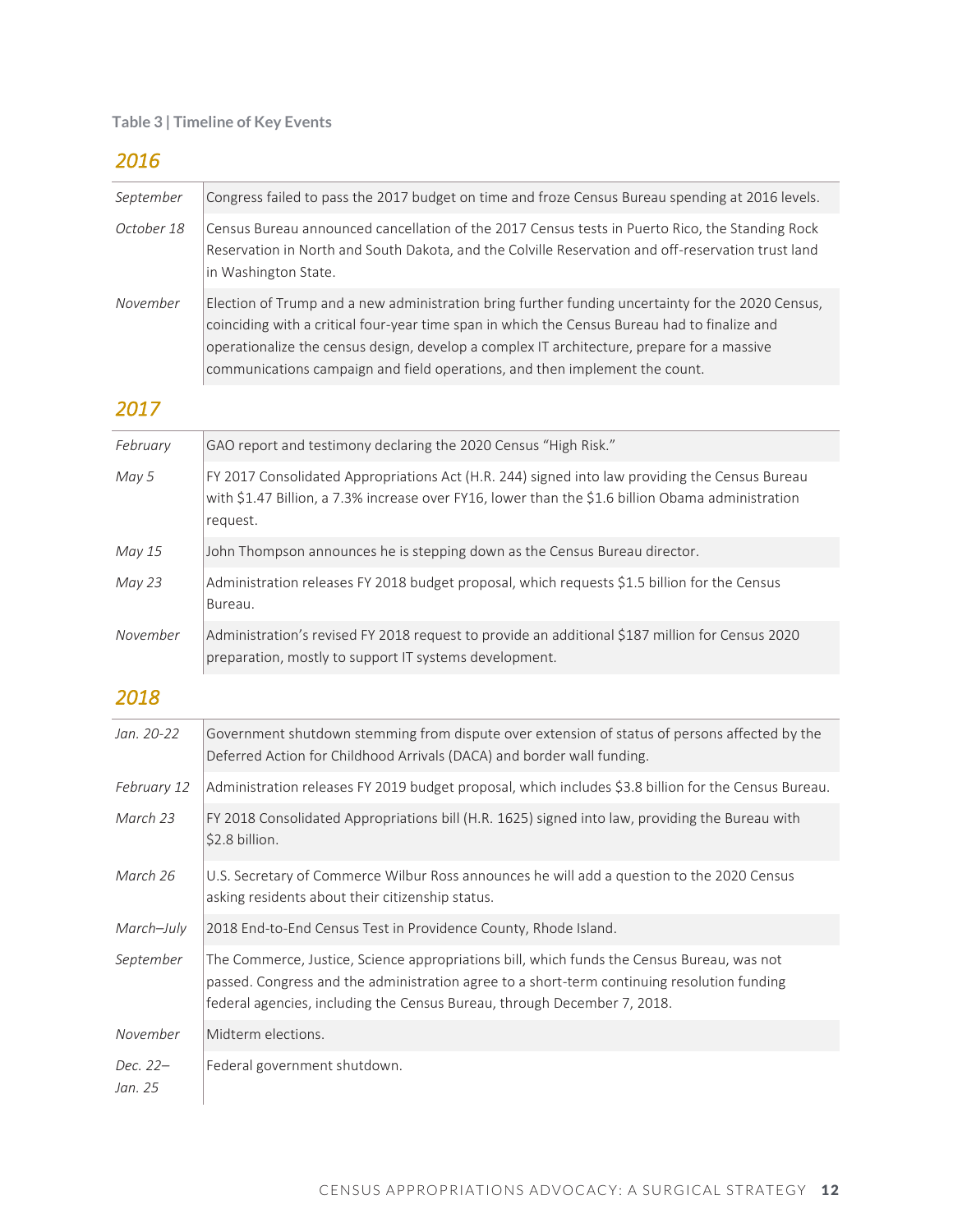#### *2019*

| January 2   | The U.S. Senate confirms Dr. Steven Dillingham to be the next director of the U.S. Census Bureau.                                                                                                                                   |
|-------------|-------------------------------------------------------------------------------------------------------------------------------------------------------------------------------------------------------------------------------------|
| January 3   | New Congress sworn in.                                                                                                                                                                                                              |
| February 15 | FY 2019 Consolidated Appropriations bill (H.R. 3055) signed into law, providing the Bureau with<br>\$3.82 billion for all Census Bureau operations, a billion dollar increase over FY 2018, as requested<br>by census stakeholders. |
| March 11    | Administration releases FY 2020 budget proposal, which includes \$6.2 billion for the Census Bureau,<br>of which \$5.322 billion is for the 2020 Census.                                                                            |
| May 22      | The House Appropriations Committee considers its version of the FY 2020 Commerce, Justice,<br>Science appropriations bill, which includes \$8.45 billion for the Census Bureau, of which \$7.8 billion<br>is for the 2020 Census.   |
| June 27     | The U.S. Supreme Court rejects the Commerce Department's attempt to add a citizenship question<br>to the 2020 Census.                                                                                                               |
| August 2    | 2-year budget agreement signed Bipartisan Budget Act of 2019                                                                                                                                                                        |
| Dec. 17     | FY20 minibus legislation (H.R. 1158) signed into law, providing the Bureau with \$7.6 billion for all<br>Census Bureau operations and \$6.7 billion for the 2020 Census                                                             |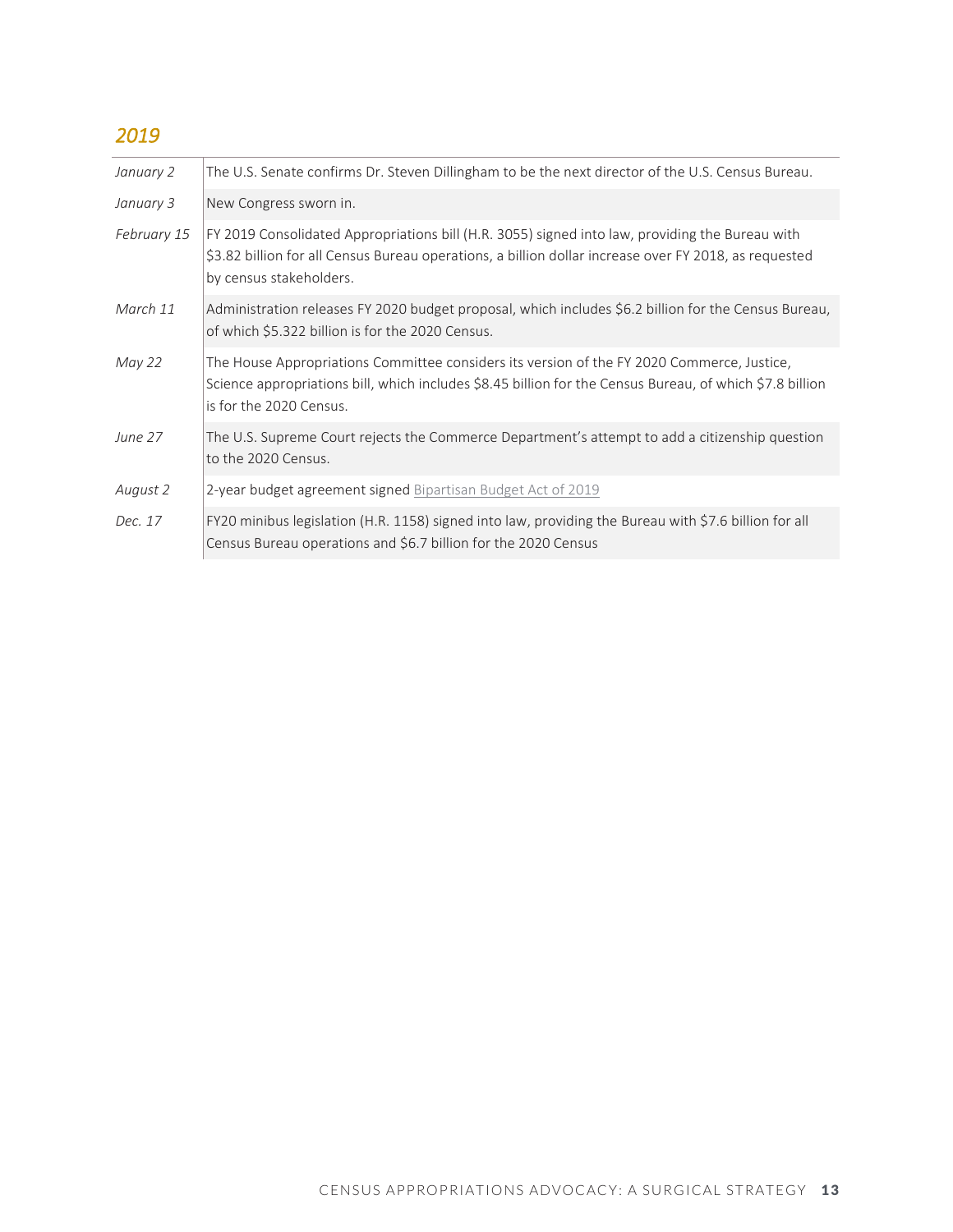## Spending Limits and Underfunding

The decennial census is the nation's largest peacetime mobilization, counting roughly 331 million people in homes and group facilities across the country. When John Thompson became the Census Bureau director in August 2013, Congress directed him to spend no more on the 2020 Census than the bureau did for the 2010 Census (about \$13 billion), despite a growing population and increasing challenges in conducting a nationwide survey.

Normally, Congress asks the Bureau what the projected cost is to accurately count everyone in the country, as required by the U.S. Constitution. The Bureau had developed a \$17.8 billion cost estimate for the 2020 Census, based on repeating the basic 2010 Census design. However, for the first time in the modern era, Congress put a cap on census spending in advance, directing the Bureau to find cost-savings through automation and the use of administrative records. In response, Thompson led the Bureau's effort to cut \$5.2 billion from the lifecycle cost estimate by fundamentally redesigning the census to meet the cap and modernizing ways of reaching people, collecting and processing data, and managing field operations.

The 2020 Census Operational Plan marked a departure from the 2010 Census to contain costs while maintaining accuracy. Specific changes included the following: $<sup>7</sup>$ </sup>

- Updating the Master Address File, in part, through the use of in-office geographic information systems and aerial imagery rather than more costly in-field canvassing.
- Use of technology for census completion and streamlining of field operations through reductions in regional census centers by half from 12 in 2010 to six in 2020, reduction in local census offices from roughly 500 to 250, and reduction of enumerators from 635,000 to 500,000.
- Self-response phase would focus on boosting response rates via the internet, a less costly way of collecting data.
- Nonresponse follow-up (NRFU) costs would be reduced by using administrative records to reduce the number of visits to non-responding households.

Even with these changes, the Bureau found that annual budgets approved by Congress were far short of what was needed to fully implement the operational plan and ensure robust testing of new methods. To make matters worse, Congress failed to pass the Fiscal Year 2017 budget on time, which temporarily froze spending at 2016 levels. Normally, in the seventh year of the decade, spending on the census begins to accelerate rapidly until the enumeration is conducted. However, in 2017 the census hit two snags: three short-term continuing resolutions (CRs) meant that the Census Bureau couldn't properly plan final

<sup>7</sup> "2020 Census Operational Plan," U.S. Department of Commerce Economics and Statistics Administration, U.S. Census Bureau, December 2018, Version 4.0,

https://www2.census.gov/programs-surveys/decennial/2020/program-management/planning-docs/2020-oper-plan4.pdf.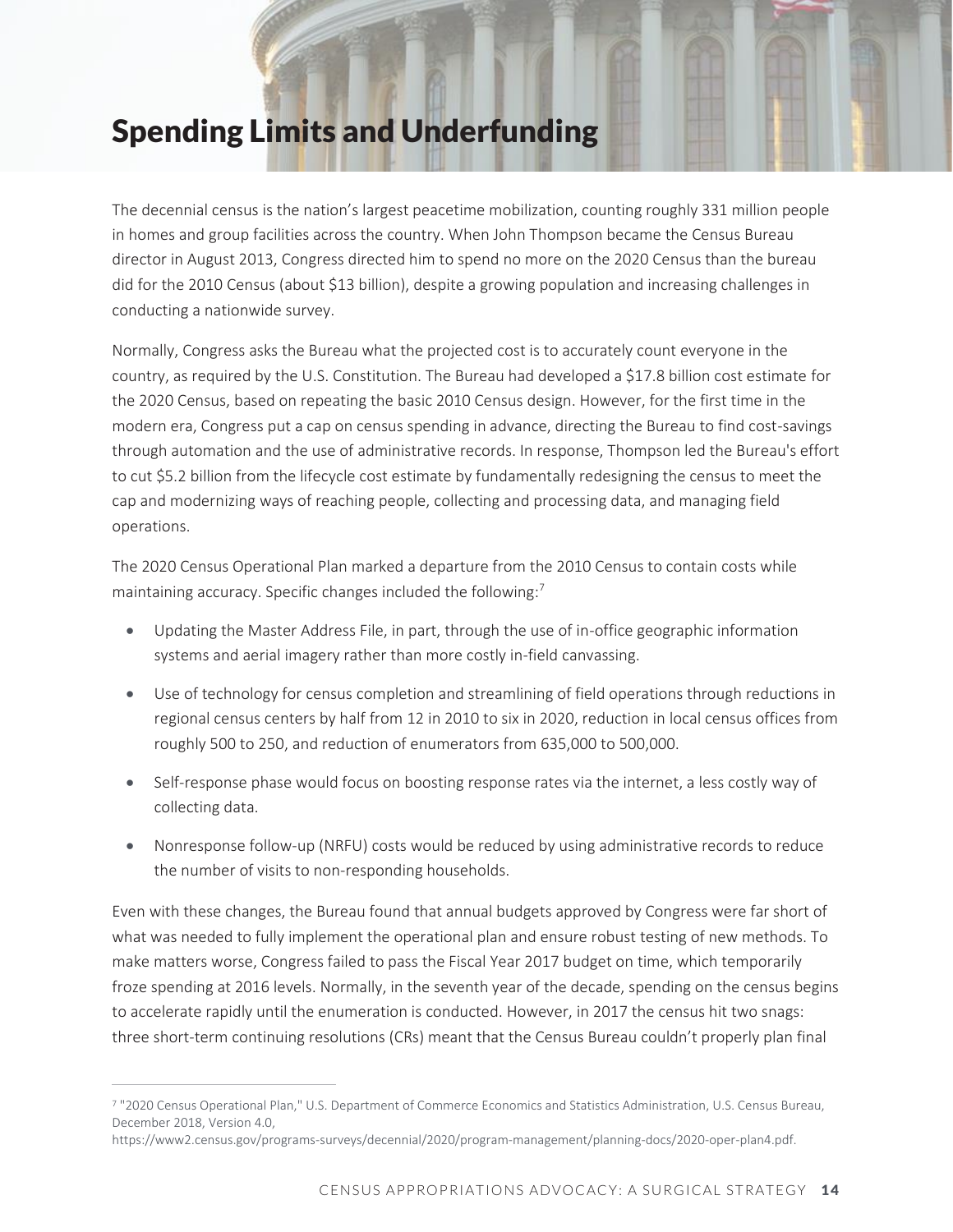tests because it didn't know how much money it would receive for the fiscal year; and more than seven months into the fiscal year, funding was finally approved at \$164 million below the request. Compounding the problem, President Trump and Congress were on a path to funding the census in 2018 at levels well below the 2010 cycle—at least a \$300 million shortfall (see Figure 2).

The impact was immediate and significant. The Bureau began announcing changes to its testing plan. For example, it would no longer test field operations in 2017 in Puerto Rico, the Standing Rock Reservation in North Dakota and South Dakota, and tribal lands in Washington state.<sup>8</sup> These tests provide a real-world proving ground for the planned enumeration changes, such as use of the internet.

The Bureau was forced to pare down its plans for the so-called End-to-End Census Test. The original dress rehearsal plan included three sites: Providence County, Rhode Island, which is an urban area with a diverse population; three rural counties in West Virginia; and Pierce County, Washington, which covered Tacoma and a large military base, as well as tribal lands. Unfortunately, the delayed and ultimately lowerthan-requested final FY 2017 appropriation led to cancellation of all but the Providence County End-to-End Census Test site for 2018.

It was clear that the overall spending limit set by Congress, coupled with underfunding, even though the Bureau was planning within that limit, put the quality of the 2020 Census in jeopardy.



**Figure 2 | 2020 Census Funding Lagging at Critical Phase: A Comparison of Four Census Funding Cycles (Year To Year Rate of Increase on Eve of National Count), The Census Project**

<sup>8</sup> Census Bureau, "Census Bureau Announces Changes to 2017 Field Tests," October 18, 2016, CB16-TPS.143, at https://www.census.gov/newsroom/press-releases/2016/cb16-tps143.html.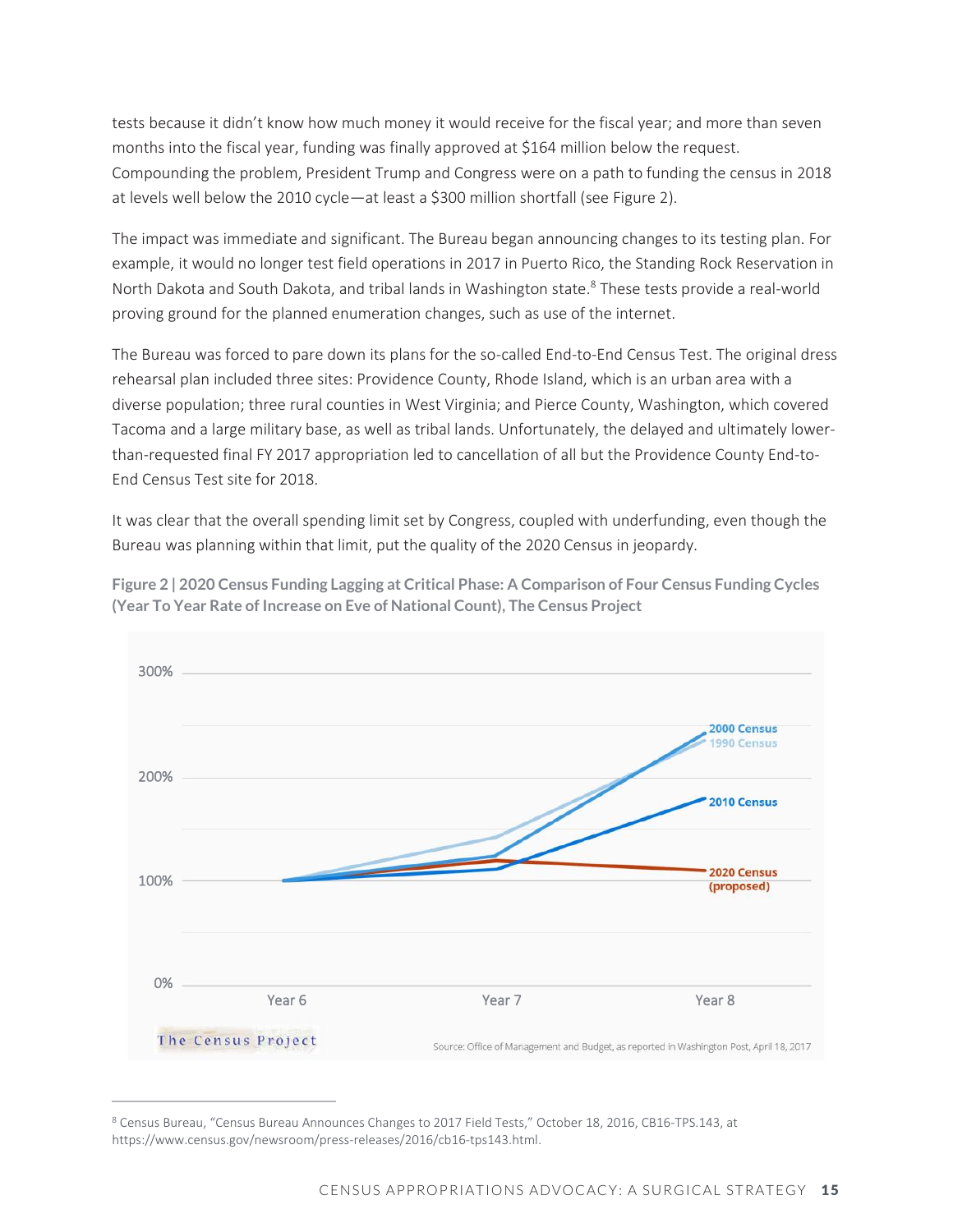## Continuing Resolutions and Government Shutdowns

#### FISCAL YEAR 2018-TURNING THE DOWNWARD TIDE

"There will be no second chance to get the 2020 Census right. Delayed funding cannot make up for preparation that should already be underway. We will all live with the results for a decade."

*—Vincent P. Barabba and Kenneth Prewitt, Former U.S. Census Bureau Directors*<sup>9</sup>

A census doesn't happen all at once. While the census year itself is the most expensive, the Census Bureau has to ramp up for the big count with a decade-long cycle of research, development, and testing.<sup>10</sup> However, appropriations for the census had been trending downward, a multi-year disaster in the making. The FY 2018 budget marked the beginning of the reversal of this trend as a result of census stakeholder advocacy.

The year 2017 was kicked off by a GAO report declaring the 2020 Census "high risk." The GAO asserted that "the U.S. Census Bureau plans a number of innovations, including technology systems, for the 2020 Census. These innovations and other challenges jeopardize the Bureau's ability to deliver a cost-effective census. GAO made 30 suggestions in this area since 2014, but only six have been fully implemented."<sup>11</sup> The instability and underfunding of the Census Bureau was also making the 2020 Census high risk.

President Trump released the first full budget of his administration in May. The administration's FY 2018 budget proposal was characterized by cuts across federal agencies and programs and increases in defense spending and resources for a border wall.<sup>12</sup> The budget included a \$27 million increase in the FY 2018 Census Bureau budget, a 2% increase over FY 2017 funding of \$1.47 billion. This "increase" was criticized as smoke and mirrors, noting that the administration's proposed amount was \$140 million less than the FY 2017 administration request of \$1.64 billion.<sup>13</sup> Using talking points and messaging developed by the Hill Strategy Group, advocates described it as woefully inadequate and *not a sufficient funding ramp-up* to keep 2020 Census planning and preparations on track.

<sup>13</sup> Tara Bahrampour, "Census watchers warn of a crisis if funding for the 2020 count is not increased," *The Washington Post,* April 18, 2017, [https://www.washingtonpost.com/local/social-issues/census-watchers-warn-of-crisis-if-funding-for-2020-count-is-not](https://www.washingtonpost.com/local/social-issues/census-watchers-warn-of-crisis-if-funding-for-2020-count-is-not-increased/2017/04/17/e6cc170a-20d6-11e7-a0a7-8b2a45e3dc84_story.html?utm_term=.3e5666896673&itid=lk_inline_manual_10)[increased/2017/04/17/e6cc170a-20d6-11e7-a0a7-](https://www.washingtonpost.com/local/social-issues/census-watchers-warn-of-crisis-if-funding-for-2020-count-is-not-increased/2017/04/17/e6cc170a-20d6-11e7-a0a7-8b2a45e3dc84_story.html?utm_term=.3e5666896673&itid=lk_inline_manual_10)

<sup>9</sup> https://www.washingtonpost.com/opinions/the-trump-administration-isnt-ready-for-the-2020-census/2017/08/24/1808b450- 8756-11e7-961d-2f373b3977ee\_story.html?utm\_term=.b82849bf7f63.

<sup>&</sup>lt;sup>10</sup> The Census Project, "August 2017 Update," https://thecensusproject.org/updates/august-2017-update/.

<sup>11</sup> U.S. Government Accountability Office, *High-Risk Series: Progress on Many High-Risk Areas, While Substantial Efforts Needed on Others,* Publication No. GAO-17-317 (Washington: GAO, 2017),https://www.gao.gov/products/gao-17-317.

<sup>12</sup> Kim Soffen and Dennis Lu, "What Trump cut in his agency budget," *The Washington Post*, May 23, 2017,

https://www.washingtonpost.com/graphics/politics/trump-presidential-budget-2018-proposal/.

[<sup>8</sup>b2a45e3dc84\\_story.html?utm\\_term=.3e5666896673&itid=lk\\_inline\\_manual\\_10.](https://www.washingtonpost.com/local/social-issues/census-watchers-warn-of-crisis-if-funding-for-2020-count-is-not-increased/2017/04/17/e6cc170a-20d6-11e7-a0a7-8b2a45e3dc84_story.html?utm_term=.3e5666896673&itid=lk_inline_manual_10)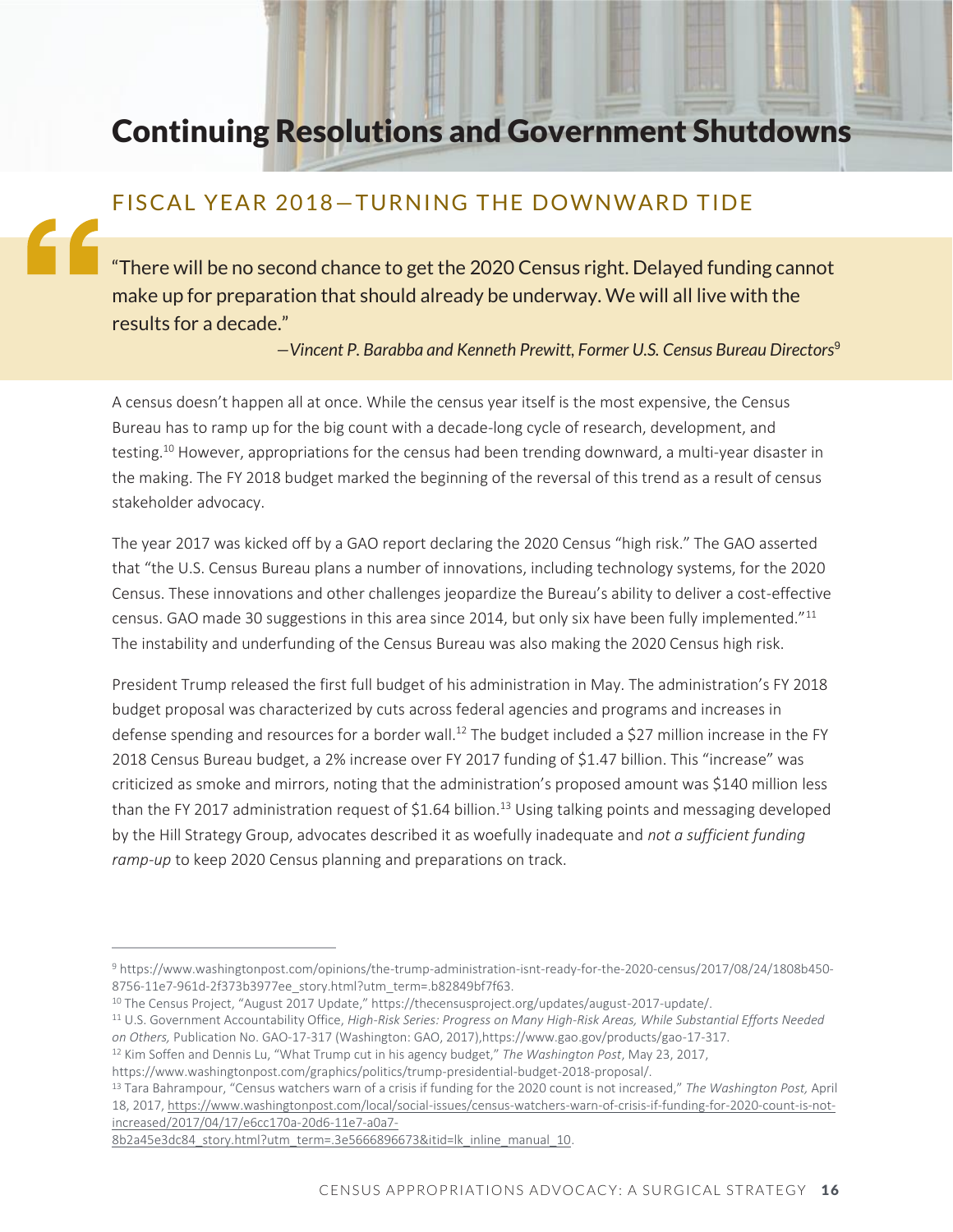The administration's first budget did not bode well for its stewardship of the 2020 Census. That same month, Census Bureau director John Thompson announced his resignation, leaving the Census Bureau without its top political leadership as Congress decides on the critical FY 2018 Census budget. Adding to stakeholder concerns was a leaked draft executive order suggesting, in part, the addition of a census question on immigration status.<sup>14</sup>

Stakeholders began sounding the alarm and pressing the administration to nominate a qualified nonpartisan professional to serve as the Bureau's director. A letter from 57 members of Congress was sent to colleagues and the administration also echoing the need to quickly fill this position<sup>15</sup>

Carrying out a strategy developed by the Hill Strategy Group, stakeholders advocated for at least \$1.85 billion for FY 2018 to help address the years of underfunding. They also asked Congress to restore funding for the census dress rehearsal in the three urban, suburban, and rural sites in 2018; build out a secure, fully tested IT system for the census; and resume development of a robust communications and partnership campaign, which had been stalled and streamlined due to insufficient funding in 2017. They emphasized that a higher funding level was needed to ensure a fair and accurate 2020 Census in *all communities* and to avoid large cost increases for the decennial census in the final years of the decade, as well as to preserve the quality of other vital datasets, such as the ACS. In an op-ed in *The Hill*, The Leadership Conference president Wade Henderson wrote, "Congress has two options: invest now in robust development of modern, cost-effective methods, or pay a lot more later for outdated operations that might not get the job done."<sup>16</sup> Business stakeholders also echoed this messaging by saying a lack of sufficient investment in statistical programs would be "penny wise and pound foolish."

In committee discussions, appropriators were dividing along party lines in their support for increased funding. Democratic appropriators argued for the bureau to receive more money to fulfill its mission, and Republicans largely focused on cost overruns and other missteps by the agency. Census advocates worried Congress would not agree on a new appropriations bill by the start of the fiscal year in October, resulting in a continuing resolution. Another such stopgap measure could be even more damaging without a so-called anomaly for the Census Bureau, which would allow the agency more funds or flexibility to spend its temporarily flat-lined funding level more quickly.<sup>17</sup>

Sure enough, on September 8th, Congress passed and President Trump signed into law a three-month continuing resolution that included hurricane relief and a debt ceiling increase, keeping the government open through December 8, 2017. The CR also included a so-called anomaly allowing the Census Bureau flexibility to spend money at a faster rate to support time-sensitive preparations related to the 2020

<sup>14</sup> Tara Bahrampour, "White House proposal to ask immigration status in Census could have chilling effect, experts say," *The Washington* Post, February 1, 2017, https://www.washingtonpost.com/local/social-issues/white-house-proposal-to-askimmigration-status-in-census-could-have-chilling-effect-experts-say/2017/02/01/1fc51b8e-e8af-11e6-bf6f-301b6b443624\_story.html?utm\_term=.23969f37182e.

<sup>&</sup>lt;sup>15</sup> The Census Project, "Urge President Trump to quickly nominate a qualified, non-partisan U.S. Census Director," June 2017, https://censusproject.files.wordpress.com/2017/06/censusdirdearcolleague.pdf

<sup>16</sup> Wade Henderson, "Penny wise, pound foolish: 2020 Census needs funding now," *The Hill,* March, 6, 2017.

https://thehill.com/blogs/pundits-blog/the-administration/322503-penny-wise-pound-foolish-2020-census-needs-funding-now. <sup>17</sup> Ryan McCrimmon, "The 2020 Census is Headed for Trouble," *Congressional Quarterly Magazine,* September 5, 2017.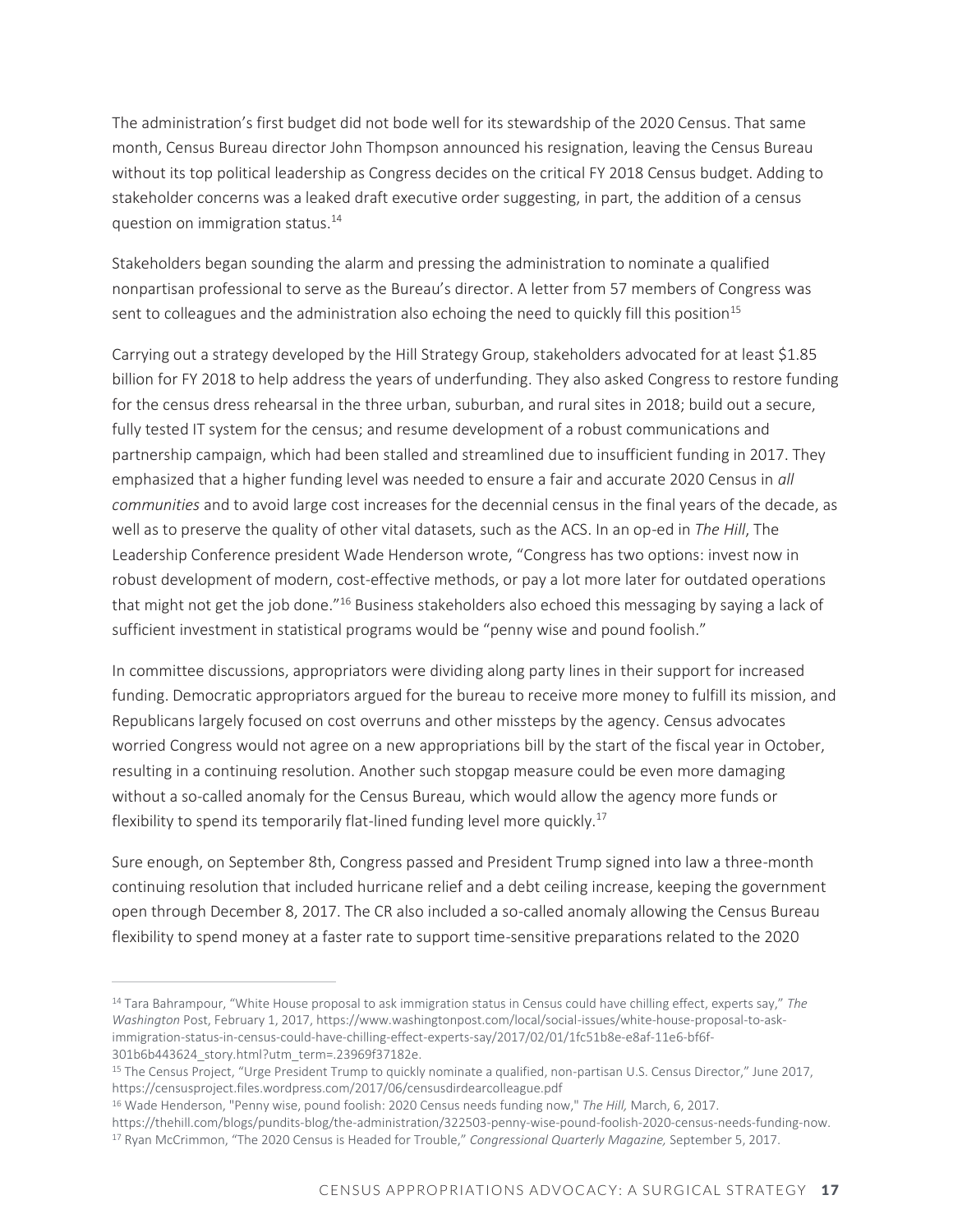Census. However due to previous inadequate federal funding and funding delays, the remaining test in Providence, Rhode Island, would be cut back and not include a partnership and advertising component or a post-enumeration survey; the Group Quarters operation also was pushed back by several months and conducted entirely on paper, instead of using automated data collection tools as initially planned.

In November, the administration revised its FY 2018 request to provide an additional \$187 million for Census 2020 preparations. In response, a coalition of over 100 stakeholders,<sup>18</sup> organized by The Census Project, called on Congress to support the administration's request and continued to advocate for additional funding for delayed testing, advertising, outreach, partnership, and promotion activities. In a November 16 letter they wrote the following:

*"The new request does not include sufficient funding for historic numbers of partnership specialists, who help state and local officials and trusted community leaders support census operations through focused outreach and promotion to their constituencies. These operations help reduce costs by boosting self-response and increase accuracy by targeting messages to historically hard-to-count communities. We strongly urge additional funding for these important activities in the final Omnibus funding measure for Fiscal 2018 . . . The FY 2018 appropriations process is a just-in-time opportunity to remedy these oversights and get our Constitutionallymandated 2020 census back on track."<sup>19</sup>*

To help bolster the Hill Strategy Group's strategy, other stakeholders from across the ideological and political spectrum were recruited in support of full funding for the census. For example, the American Enterprise Institute and the Center on Budget and Policy Priorities submitted a joint letter on the importance of census data.<sup>20</sup> An editorial in the *Washington Examiner* urged Republicans to comply with Secretary Wilbur Ross' funding request stating the following:

*"It will not pay for Republicans to be cheap. A faulty census will lead to a dubious reapportionment of congressional districts among states, and an even more dubious redistricting. Our democracy can't afford a further erosion of trust. A botched Census under a Republican president would buttress suspicion that Republicans can win elections but can't govern competently."<sup>21</sup>*

Advocates were also on the lookout for harmful amendments that may be introduced throughout the process, such as to require a citizenship question. They urged lawmakers to *oppose* any amendments that would shift funds from the Census Bureau to other agencies; undermine a high-quality ACS; and add untested questions to the 2020 Census or ACS.

<sup>&</sup>lt;sup>18</sup> Coalition included state and local governments, business and industry, civil rights and labor groups, housing and child advocates, and research and professional organizations that support a complete, fair and accurate census.

<sup>19</sup> The Census Project, November 16, 2017, https://censusproject.files.wordpress.com/2017/11/cjs-approps-18-letter-finalv3.pdf.

<sup>&</sup>lt;sup>20</sup> Arloc Sherman, "Don't underfund the Census, AEI and CBPP researchers agree," The Census Project, October 9, 2017, https://thecensusproject.org/2017/10/09/dont-underfund-the-census-aei-and-cbpp-researchers-agree/.

<sup>21</sup> *Washington Examiner*, October 12, 2017. *The Washington Examiner*, October 12, 2017,

https://www.washingtonexaminer.com/a-few-cents-a-lot-of-sense-and-the-census.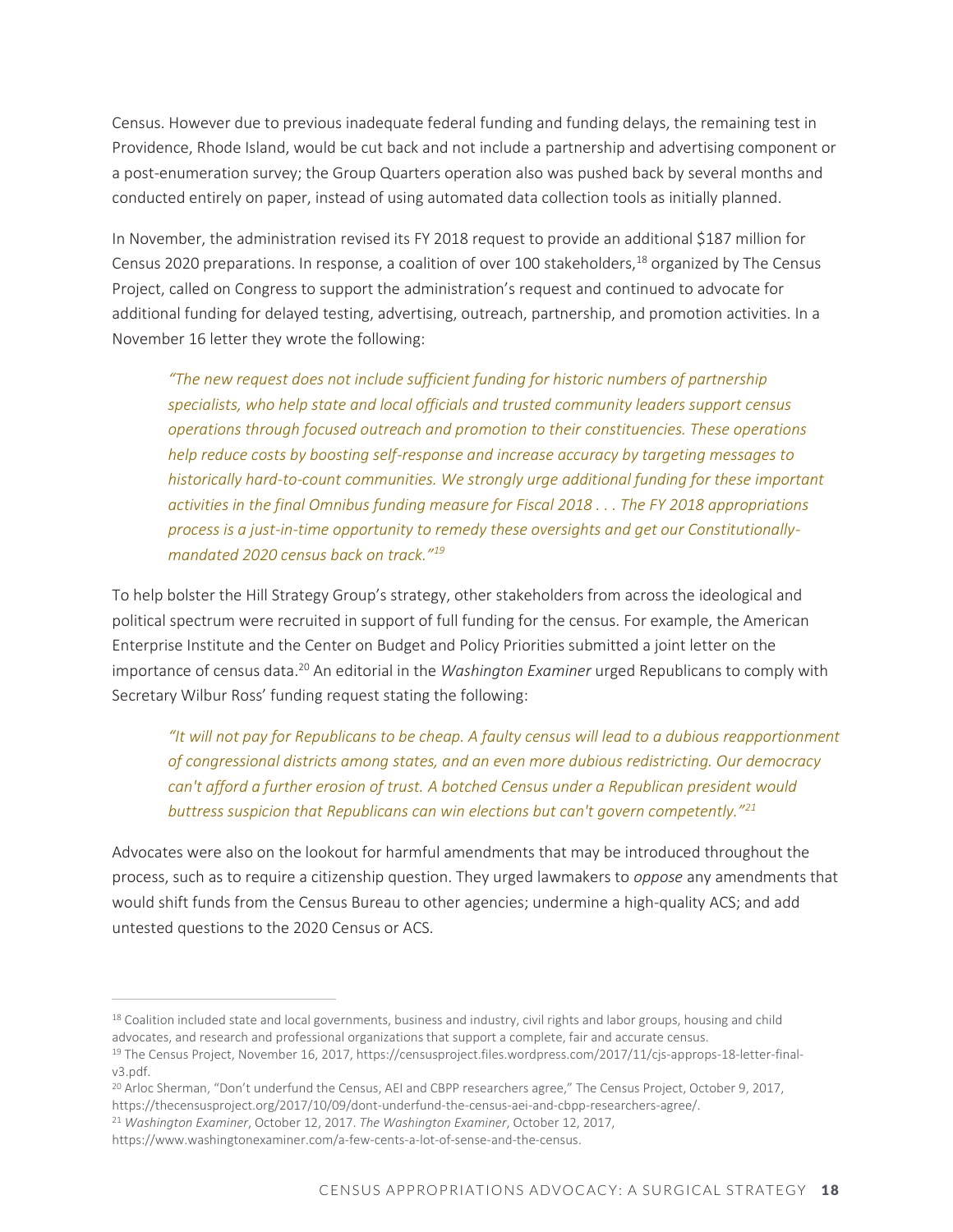With Congress and the administration at a stalemate, two more CRs were passed. The third four-week CR was signed on December 21. Carrying out the strategy of the Hill Strategy Group, advocates pushed for a funding anomaly in the CR to "provide the agency with funding above the President's request, on an annualized basis, to restore comprehensive, rigorous 2020 Census preparations and to meet its obligation to conduct the next decennial census as required by the U.S. Constitution." The CR was passed with an anomaly that allowed the agency to spend at a faster rate to keep 2020 Census preparations on schedule.

The federal budget discussions would stall again over funding disagreements for the U.S.-Mexico border wall and extension of status of persons affected by the Deferred Action for Childhood Arrivals (DACA). The December 21 CR ended in a three-day government shutdown.

Throughout the delays, census stakeholders pushed the Hill Strategy Group's agenda and continued to advocate for more funding for the 2020 Census in congressional meetings and testimonies and countless sign-on letters. On February 9, 2018, Congress adopted a two-year bipartisan budget agreement that raised the overall cap for non-defense program spending, giving stakeholders an opportunity to advocate for increased funding for the census. In a letter to appropriators they wrote the following:

*"We further urge you to make investment in the best possible Census for 2020 when allocating additional funding by increasing the 302(b) allocations for the Commerce, Justice, Science, and Related Agencies (CJS) bill at the highest possible level to accommodate the traditional and necessary increase in Census Bureau funding at this point in the Decennial planning cycle . . . Increasing the 302(b) allocation is the critical first step to securing even the minimum funding level necessary for the professionals at the Census Bureau to fully implement the long-planned operations to launch 2020 activities that will soon begin. We respect that there are many demands and difficult tradeoffs in your deliberations over 302(b) allocations; however, we submit that only one of these is a Constitutionally mandated task that has one opportunity for success."<sup>22</sup>*

After a total of five continuing resolutions and six months into FY 2018, the final omnibus budget agreement for FY 2018, H.R. 1625, was signed into law. The budget provided the Bureau with \$2.81 billion—\$1.3 billion more than the agency's FY 2017 funding level and a reversal of the downward trend of underfunding of the 2020 Census. *The Washington Post* reported that the news left census watchers flabbergasted.

"When I found out about it yesterday I almost fell out of my chair," said John Thompson, who resigned in May as director of the Bureau amid controversy over funding. "One thing that it sure says is that they recognize that the Census is important, on both sides of the aisle."<sup>23</sup>

<sup>22</sup> The Census Project, February 22, 2018, https://censusproject.files.wordpress.com/2018/02/final-302b-letter-for-fy2018-2- 22.pdf.

<sup>&</sup>lt;sup>23</sup> Rara Bahrampour, "The 2020 Census received much more funding in the House spending bill than advocates had anticipated," *The Washington* Post, March 22, 2018, https://www.washingtonpost.com/local/social-issues/the-2020-census-received-muchmore-funding-in-the-fiscal-2018-budget-than-advocates-had-anticipated/2018/03/22/8e9597ce-2df9-11e8-8688 e053ba58f1e4\_story.html.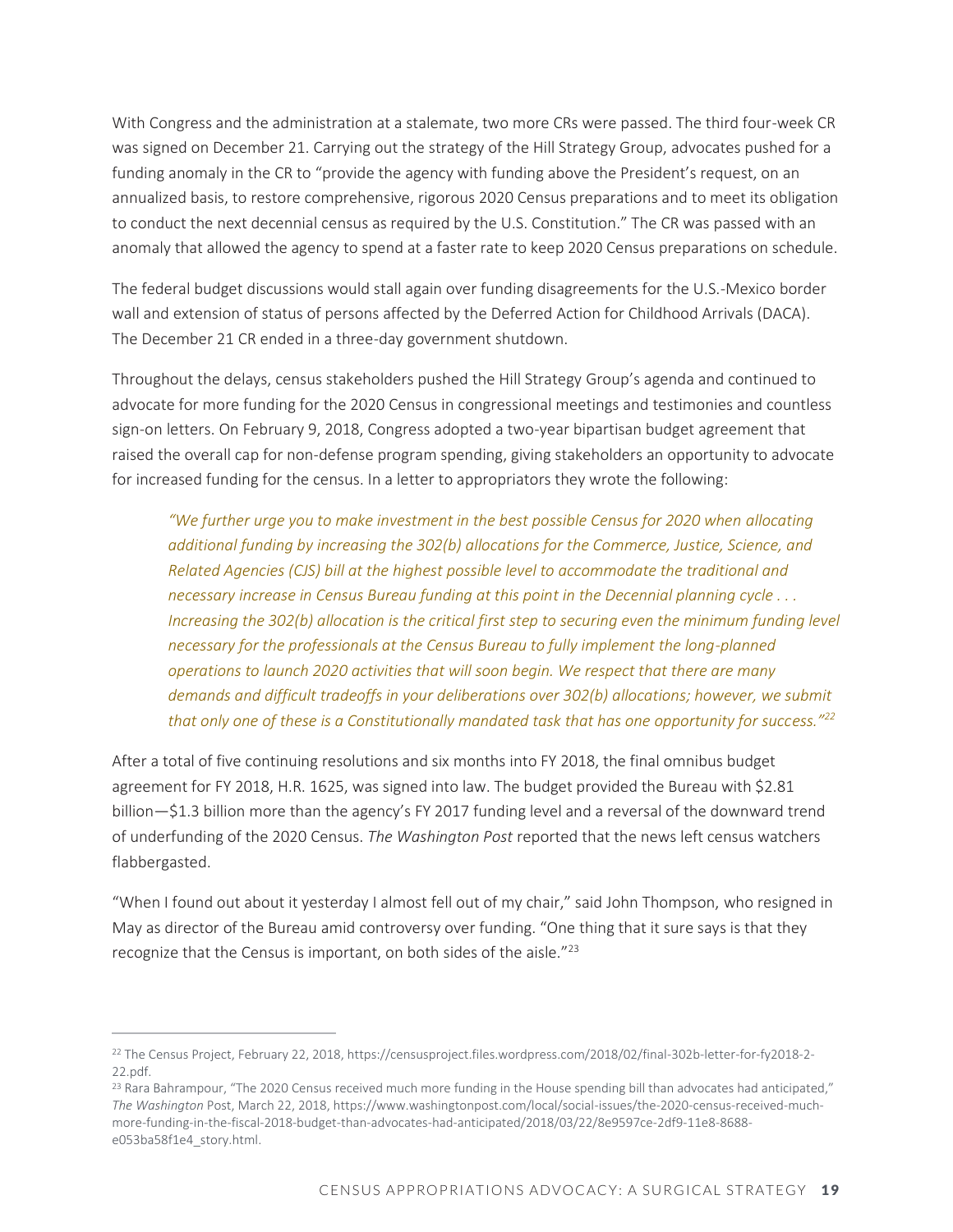The report language accompanying the bill directed the Bureau to "ensure that its FY 2018 partnership and communication activities in support of the 2020 Census are conducted at a level of effort and staffing no less than that conducted during fiscal year 2008 in preparation for the 2010 Decennial Census." In addition, the report notes that since "70 percent of the costs of the 2020 Census will be incurred in fiscal year 2019 and fiscal year 2020," the Bureau is given flexibility to spend half of the amount needed for the 2020 Census in those fiscal years, a valuable provision that would be used in the next appropriations cycle that allowed the Census Bureau to spend more during the subsequent year's CR while most other federal agencies were held at FY 2018 total spending levels.

The FY 2018 budget provided the Bureau with the minimum resources needed to prepare for the census, with funding for vital communications, partnership, and field activities above the administration's request.<sup>24</sup> In response to the new budget numbers, The Census Project said, "The dismal trend of many years of underfunding 2020 Census preparations has finally been reversed with bipartisan support in Congress. Our assessment is the Bureau now has the minimum resources needed to prepare for its Constitutional mandate. However, the FY 2019 funding level will be critical, and supporters of a full, fair, and accurate count will remain vigilant."<sup>25</sup>

#### FISCAL YEAR 2019-LAST CHANCE

"The FY 2019 budget will be really critical for the Census Bureau. They have been deferring and deferring things. But nothing can be deferred in 2019. There's simply no more time to lose."

#### *—John Thompson<sup>26</sup>*

In 2018, Congress was preoccupied with midterm elections, the implications of the citizenship question, and funding deliberations throughout that summer.<sup>27</sup> Government shutdowns bookended 2018 and set the tone for what would be another challenging year that would require advocacy on multiple fronts because of the administration's decision to add an untested citizenship question to the 2020 Census. The question added further instability to census planning and raised concerns about decreased participation of immigrant and other historically undercounted communities. The addition of the citizenship question also had fiscal implications and required the Bureau to plan on two tracks: one with and one without the question. It also required resources for additional communications and messaging to address the mistrust and fear about the question and its use.

<sup>&</sup>lt;sup>24</sup> Terri Ann Lowenthal, "Census Policy Update," Funders' Committee for Civic Participation (FCCP), February 13, 2018 https://funderscommittee.org/resource/census-policy-update-whats-in-store-for-2018/.

<sup>25</sup> The Census Project, "Census Budget," March 27, 2018, https://thecensusproject.org/2018/03/.

<sup>26</sup> https://www.sciencemag.org/news/2017/07/money-politics-and-abandoned-homes-why-2020-census-might-be-jeopardy.

<sup>&</sup>lt;sup>27</sup> The Census Project, "May 2018 Census Project Update," https://thecensusproject.org/may-2018-census-project-update/.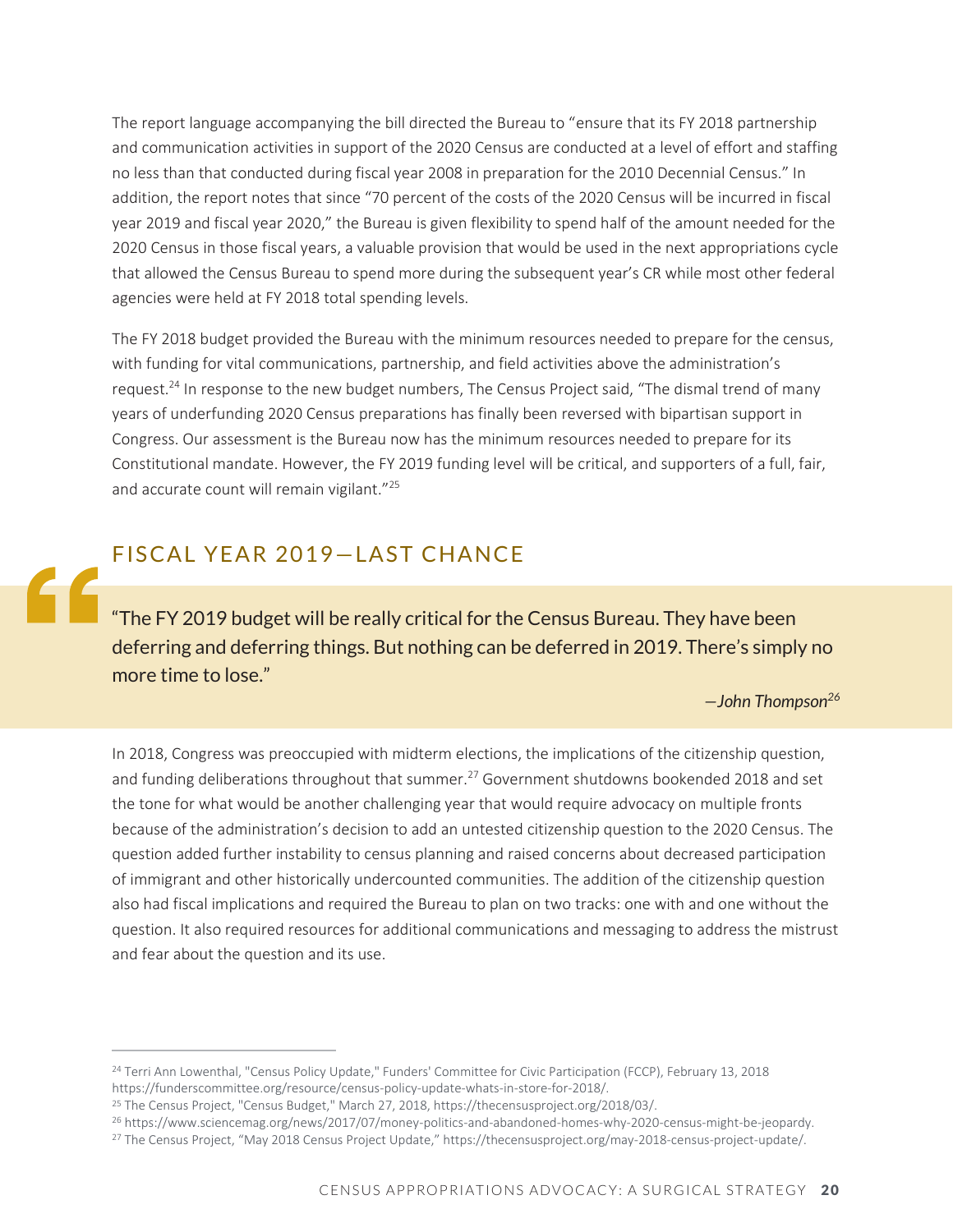Even while FY 2018 budget negotiations were being finalized at the start of the calendar year, the administration released its FY 2019 budget on February 12 requesting \$3.8 billion for the Census Bureau. The proposed funding level was well below the \$4.735 billion that census advocates believed necessary to support the Census Bureau as well as funding for specific activities. The Hill Strategy Group kicked into high gear and developed a summary of census advocates' funding recommendations that included the following:<sup>28</sup>

- Expand targeted communications activities (+\$100 million)—Additional targeted advertising and promotion—the heart of the communications campaign—is necessary to help boost response in the wake of the threats outlined previously and deep anxiety about a new, untested citizenship question.
- Increase number of partnership staff from 1,000 to 2,000 (+\$62.5 million)—Partnership specialists and assistants will engage, educate, and mobilize states, localities, and community-based organizations in support of the census. These "trusted messengers" are especially critical in engaging hard-to-reach population groups.
- Expand the Bureau's "field footprint" through more local offices and/or questionnaire assistance centers (QACs) (+\$312 million)—More offices will help the Bureau respond effectively and in real time to unanticipated counting challenges—including technology failures, recruitment difficulties, and low self-response—and increase its *on-the-ground presence* in areas that we know will be harder to count.
- Fully fund Commerce secretary's proposed contingency fund (\$314 million, or 10% of appropriation)—A contingency fund is prudent to help the Bureau prepare for unanticipated costs associated with possible IT failures, cyber security threats, last-minute design changes based on the evaluation of the 2018 End-to-End Census Test (the "dress rehearsal"), and the modified, more expensive methods needed to count areas devastated by natural disasters (e.g., hurricanes, wildfires, tornadoes).
- Provide the Census Bureau sufficient flexibility—Provide flexibility to spend more of its FY 2019 appropriation in that fiscal year and to approve requests for additional spending on vital activities based on identification of real-time risks and emerging threats to a successful census.

The spring of 2018 focused on a coordinated push (organized by the Hill Strategy Group) to increase the Census Bureau's budget by almost \$1 billion more than the administration's request for these needed activities. The message was delivered through in-person advocacy and letters to the CJS subcommittee from congressional champions in Dear Colleague letters,<sup>29</sup> census stakeholders, and business stakeholders. Civil rights organizations and a broad coalition of 150 census stakeholders made the case

<sup>28</sup> Census Stakeholder Recommendation Summary, June 1, 2018, https://censusproject.files.wordpress.com/2018/06/fy2019-asksummary-june-2018.pdf.

<sup>29</sup> Dear Colleague Letter, April 11, 2018,

https://censusproject.files.wordpress.com/2018/05/fy19censusappropriationsletterfinal.pdf.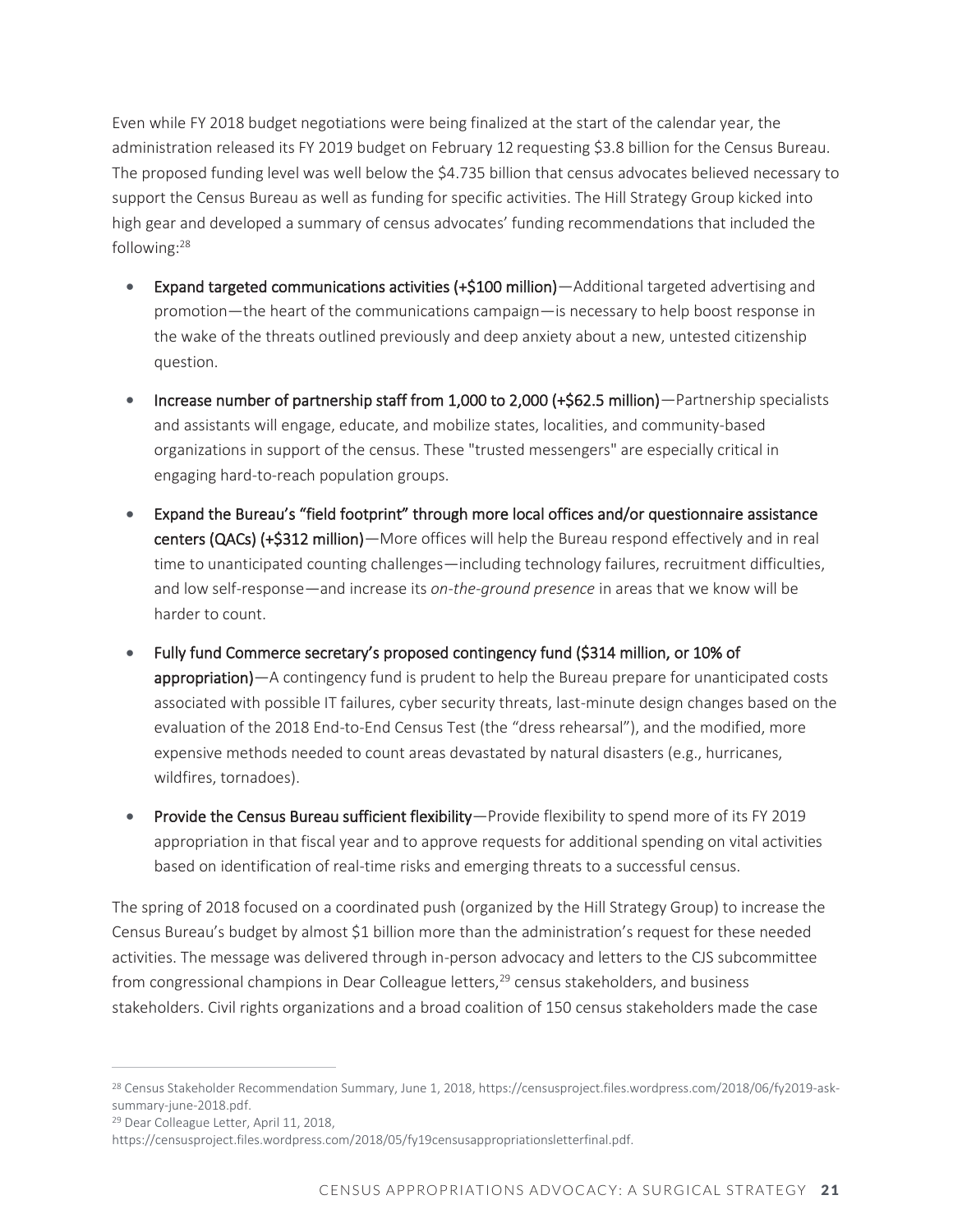for the census as a cornerstone of democracy and its role in the allocation of federal resources. They also emphasized the importance of FY 2019 as a "critical year," advocating for the specific operational and programmatic needs of the Census Bureau to ensure the participation of historically undercounted populations.<sup>30</sup> Business leaders made the economic and business case:

*"Failure to appropriate robust funds would lead to inaccuracies that will have a significant, longlasting impact on businesses who depend on this trusted official data to make material decisions each day. Manufacturers, retailers, and financial analysts use the data to measure a company's health, compensate employees, quantify ROI, identify new opportunities, forecast performance, and optimize consumer price and strategies. Without accurate Census data on the U.S. population, our economy would suffer."* <sup>31</sup>

The House Appropriations Committee responded by approving H.R. 5952, with almost \$4.8 billion for the Bureau on May 17. The bill's accompanying report language clarified that some of the increased funding can be spent in the first quarter of FY 2020, which would guard against insufficient funding if federal agencies were again covered by a temporary continuing resolution at the start of the fiscal year, which coincided with final preparations before the launch of peak 2020 Census operations. Further, the report urged the Census Bureau to engage in "increased outreach activities to historically undercounted communities, including colonias."<sup>32</sup>

Congress passed 5 of the 12 appropriations bills over the summer, however, the FY 2019 CJS appropriations bill, which funds the Census Bureau, was not one of them. In September, Congress passed a short-term CR funding federal agencies through December 7.

Carrying out a strategy developed by the Hill Strategy Group, advocates continued to reach out to key congressional leadership officials and appropriators. They also sought to make the census an issue with legislators who are leaders on tribal issues. This included outreach to members of the Senate Indian Affairs Committee, including Chairman John Hoeven, Sen. Jerry Moran, and Sen. Lisa Murkowski. Advocates also reached out to rural Republicans, particularly appropriators, from Florida, Tennessee, Texas, Kentucky, and Missouri. They used a George Washington University study showing the impact of census data on federally directed assistance to rural areas.<sup>33</sup>

The CJS bill was taken up in November after the midterm elections in a lame duck session. Advocates encouraged appropriators to provide \$4.456 billion to the Census Bureau, a request that was echoed by

https://censusproject.files.wordpress.com/2018/05/final-census-biz-groups-fy19.pdf.

<sup>30</sup> The Census Project, May 1, 2018, https://censusproject.files.wordpress.com/2018/04/final-fy19-census-project-sign-on-letter-5-1-18.pdf.

<sup>&</sup>lt;sup>31</sup> Insight Association, "Business groups in support of FY2019 Census funding," May 15, 2018,

<sup>&</sup>lt;sup>32</sup> H.R. 115-704 Commerce, Justice, Science, and Related Agencies Appropriations Bill, 2019,

https://www.congress.gov/congressional-report/115th-congress/house-report/704/1.

<sup>33</sup> George Washington Institute of Public Policy, "Census-guided financial assistance to rural America"

https://censusproject.files.wordpress.com/2018/09/gwururalamericasept2018.pdf.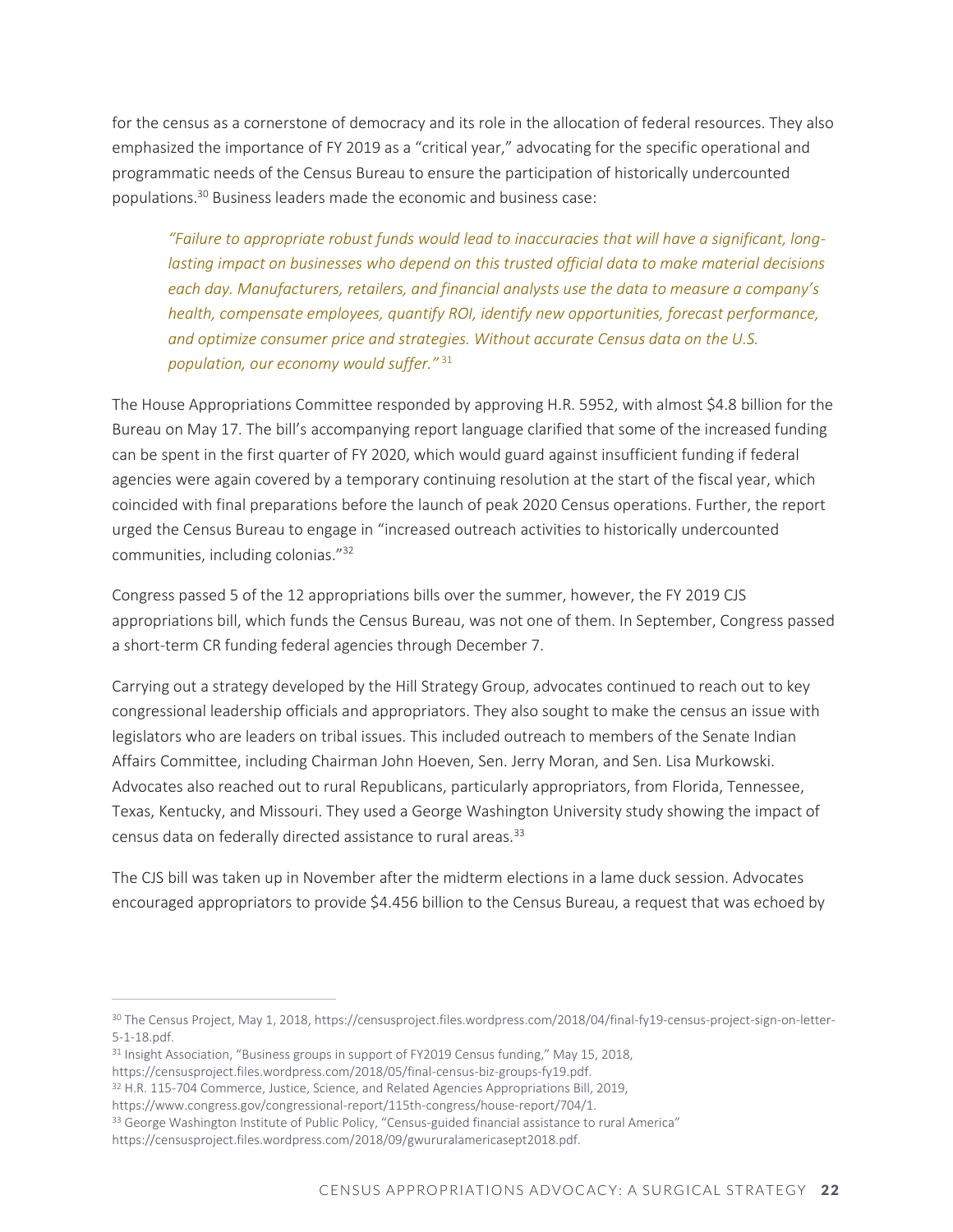Senate champions in A Dear Colleague letter.<sup>34</sup> A second CR was passed funding the government through December 21. Negotiations then stalled over disputes once again for funding of a U.S.-Mexico border wall, leading to a government shutdown that would last for 35 days.

The Census Bureau ceased most operations during the shutdown except planning for the 2020 Census. However, the Bureau had additional resources to draw from while the final FY 2019 CJS bill was being negotiated because of the approximately \$1 billion in carryover funds that the FY 2018 omnibus appropriations measure provided.

Throughout the budget negotiations and shutdown, advocates raised the alarm to the Office of Management and Budget<sup>35</sup> and Congress<sup>36</sup> about the critical juncture of Census 2020 preparations and the need for uninterrupted and adequate funding. After the shutdown, The Census Project, The Leadership Conference on Civil and Human Rights, NALEO, and AAJC sent a letter to Congress once again urging adequate, timely investment in 2020 Census preparations as the final spending bills for FY 2019 were negotiated and warning against the effects of another shutdown.<sup>37</sup>

On February 15, 2019, Congress and the administration reached a budget agreement (HR 3055). The FY 2019 budget included \$3.82 billion in new funding for all Census Bureau operations, a billion dollar increase over FY 2018. Combined with a roughly \$1 billion carryover from FY 2018, the FY 2019 funding level met the stakeholder recommendation for the Bureau and 2020 Census operations in particular. Equally important, Congress directed the Census Bureau in the accompanying report to the bill to "devote funding to expand targeted communications activities as well as to open local Questionnaire Assistance Centers in hard-to-count communities," as stakeholders had recommended.<sup>38</sup>

#### FISCAL YEAR 2020-FULL FUNDING

The new year (2019) ushered in a new Congress and new Democratic leadership in the House. The Hill Strategy Group recalibrated its strategy and tactics to take into account the new political landscape, and The Leadership Conference and the Center on Budget and Policy Priorities' deep relationships with Speaker Pelosi's office was to become increasingly critical. Once again, the Hill Strategy Group developed talking points that formed the basis of the messaging around census appropriations issues for FY 2020. Using these messages, census advocates spent the month of February educating newly elected members about the 2020 Census and organizing Hill Days. The Census Project and coalition members participated

<sup>34</sup> Dear Colleague Letter. December 11, 2018, https://censusproject.files.wordpress.com/2018/12/final-letter-to-senate-appropsre-final-fy19-census-funding-12-11-18.pdf.

<sup>35</sup> The Census Project, "Letter to Mick Mulvaney," October 30, 2018, https://censusproject.files.wordpress.com/2018/10/censusproject-co-director-letter-to-mulvaney-10-30-18.pdf.

<sup>&</sup>lt;sup>36</sup> The Census Project, "Letter to the House and Senate Appropriations Committees," November 28, 2018,

https://censusproject.files.wordpress.com/2018/12/cplettertohouseandsenaterefy2019census11-28-18.pdf.

<sup>&</sup>lt;sup>37</sup> The Leadership and The Census Project, "Letter to Speaker Pelosi, Leader McCarthy, Majority Leader McConnell, and Minority Leader Schumer," February 4, 2019,

https://censusproject.files.wordpress.com/2019/02/fy2019-shutdown-census-implications-final-2-4-19-1.pdf.

<sup>&</sup>lt;sup>38</sup> The Census Project, "Census Bureau gets \$1 billion increase in final FY 2019 funding law," February 15, 2019,

https://censusproject.files.wordpress.com/2019/02/census-final-fy10-funding-press-release-2-15-19.pdf.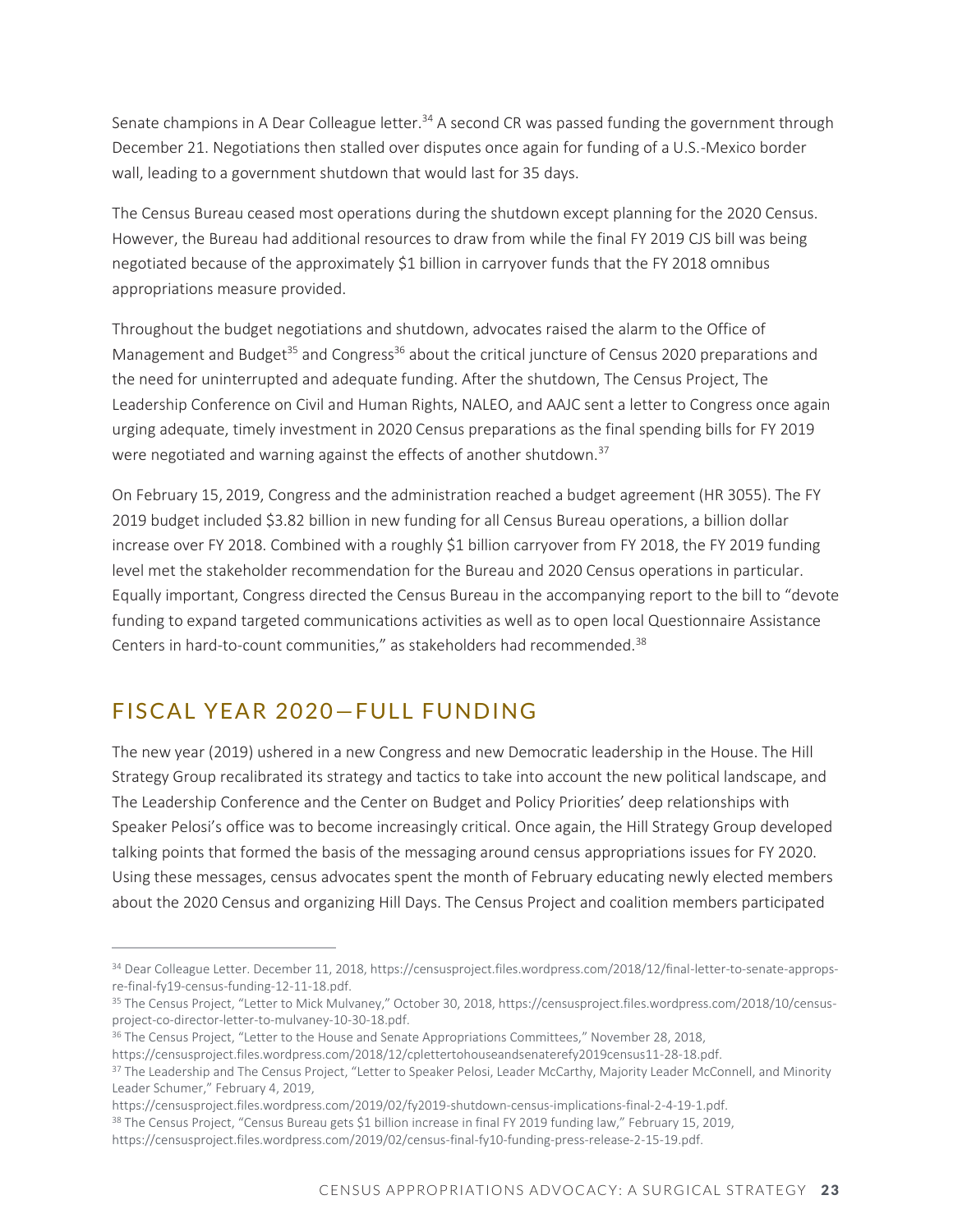in over 20 meetings with freshmen House offices, informing staff about a wide range of census-related funding and policy issues and preparing them for the Census Bureau's needs in FY 2020. At the invitation of the House Census Caucus, The Census Project sponsored Census 101 briefings to inform new and returning congressional staff members about key census funding, policy, and planning issues facing the 116th Congress.<sup>39</sup>

A new Census Bureau director, Steven Dillingham, had been confirmed. Census advocates and stakeholders met with him and his senior staff in February to establish a relationship and seek his assurance that he will put the interests of the Census Bureau ahead of political or partisan interests.

On March 11, the Trump administration released its FY 2020 budget request, which included \$6.2 billion in direct new funding for the Census Bureau, of which \$5.322 billion was for the 2020 Census. The administration proposed to supplement that funding by carrying over \$1 billion made available in FY 2019. However, in the report accompanying the FY 2019 Consolidated Appropriations Act, Congress instructed the Census Bureau to spend this funding in FY 2019 on priority activities that "maximize selfresponse to the 2020 Census."<sup>40</sup>

Census stakeholders described the administration's request as shockingly low and urged Congress to appropriate \$8.45 billion for the Census Bureau, including at least \$7.581 billion in direct funding for the 2020 Census operations in FY 2020. In their advocacy and letters to appropriators, they noted that "the request is insufficient in large part because it assumes a \$1 billion carryover from FY 2020 of needed FY 2019 funds. As a result, the administration is requesting only \$6.2 billion in direct new funding for the Census Bureau." They reminded appropriators that Congress did not include a provision that allowed the Census Bureau to hold funds available in FY 2019 in reserve for FY 2020.<sup>41</sup>

Census advocates also identified several variables that posed increased risk to and resources for the census: the inclusion of the citizenship question; the 2020 presidential campaign and election, which will overlap with peak census operations; and a tight labor market, which would make it hard for the Bureau to recruit, hire, and retain qualified staff. They emphasized that the administration's request, "obscures and fails to meet the Census Bureau's true funding needs . . . and doesn't reflect two historical census funding trends: (1) about half of the census lifecycle costs is spent in the census year; and (2) census year funding for the decennial census is at least twice the funding level of the prior fiscal year." $42$ 

The \$8.45 billion census stakeholder funding recommendation was in keeping with funding increases the Census Bureau received between FY 2009 and FY 2010 (\$4.2 billion increase for a total of \$7.6 billion in FY 2010) to support peak 2010 Census operations. The Census Project circulated sign-on letters and a Dear

<sup>&</sup>lt;sup>39</sup> The Census Project, "Census Project and House Census Caucus Cosponsor "Census 101" Briefing for New and Returning Staff," February 8, 2019,

https://thecensusproject.org/2019/02/08/census-project-and-house-census-caucus-cosponsor-census-101-briefing-for-new-andreturning-staff/.

<sup>40</sup> The Census Project, "March 2019 Census Project Update," https://thecensusproject.org/march-2019-census-project-update/. <sup>41</sup> The Census Project, "Letter to House and Senate Appropriations Committees," April 16, 2019,

https://censusproject.files.wordpress.com/2019/04/fy-2020-census-project-sign-on-letter-pre-cjs-mark-up-4-16-19-2.pdf.  $42$  Ibid.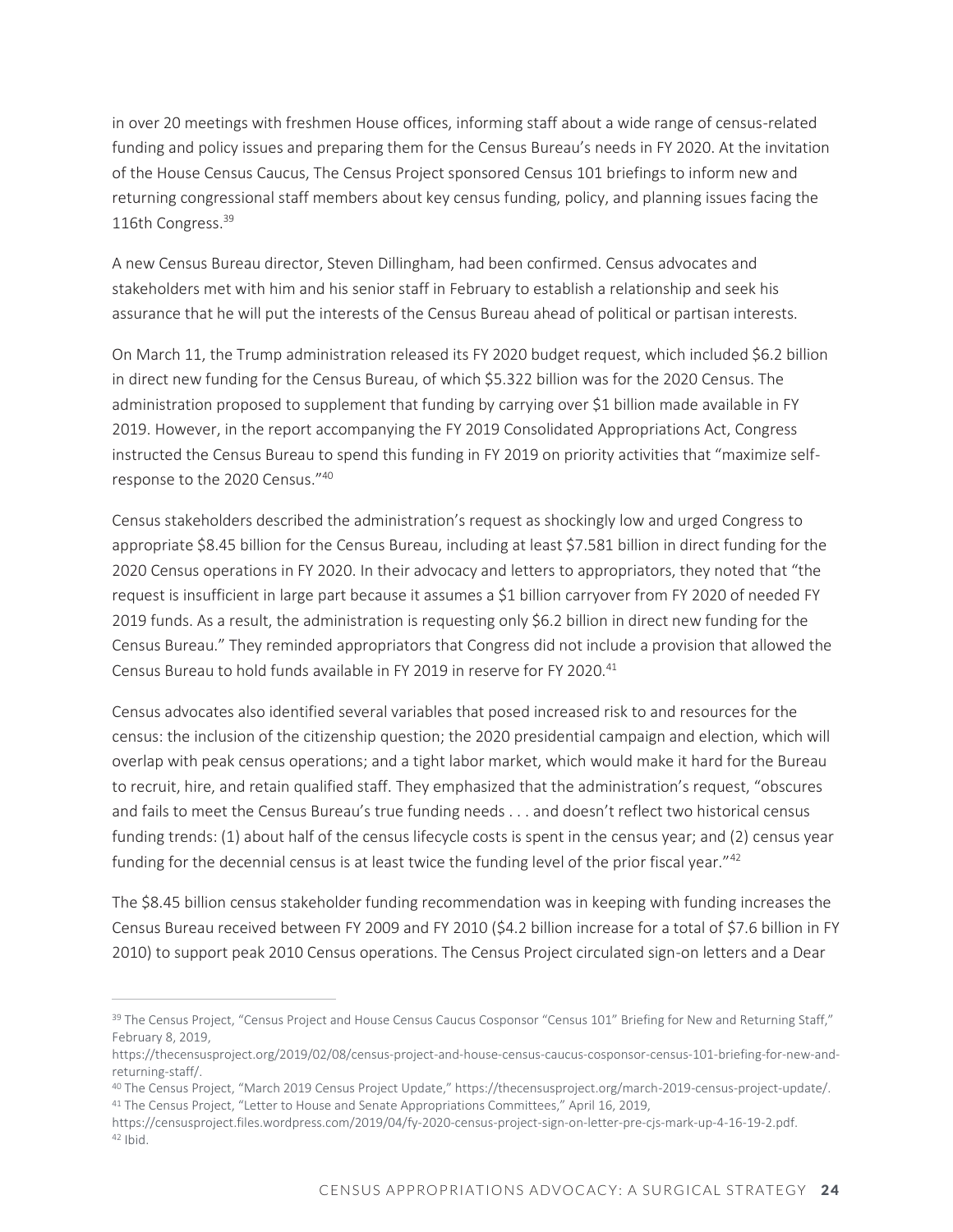Colleague letter led by Sen. Brian Schatz (D-HI) to inform Congress of the stakeholders' funding recommendation and rationale. The letters coincided with the consideration of the FY 2020 Commerce, Justice Science appropriation bill in the U.S. House of Representatives and Senate.

Meanwhile, the litigation against the inclusion of a citizenship question was winding its way to the Supreme Court, and the debate over the question was also intersecting with appropriations deliberations in Congress. Senator Schatz led another Dear Colleague letter of 32 senators, urging the Senate Appropriations Committee to include language in the FY 2020 CJS appropriations legislation to prohibit funds for "any question that was not included in the 2018 End-to-End Census Test in Providence, Rhode Island." They wrote, "It is imperative that the questions to be included in the upcoming decennial census are limited to the questions that have been adequately tested and evaluated."43

Rather than take a defensive posture, advocates' approach to the citizenship question was to focus lawmakers' attention on the scientific integrity of the census and the waste of taxpayer dollars of conducting a census with an untested question. While the question had been used in the ACS, advocates argued that failure to test the question in the context of a completely redesigned census and the current environment of fear in many communities represents unsound business and scientific practice of the highest order.

In April, The Leadership Conference, The Census Project, NALEO, and AAJC sent a letter to appropriators. The letter, entitled "*Don't Short Change the 2020 Census: The Census Bureau Must Spend Available Resources Now*," warned about the harmful impact of the administration's attempt to carry over \$1 billion in resources to FY 2020.<sup>44</sup> They urged Congress to provide increased funding and also to exercise their oversight to require immediate and robust Census Bureau action to achieve the following goals:

- Increase the number of Partnership Program staff and the pace of hiring and onboarding.
- Expand targeted communications, including the availability of culturally and linguistically appropriate advertising and promotional materials, to boost participation among historically hard-to-count communities and population groups.
- Expand Questionnaire Assistance Centers in hard-to-count communities.
- Establish a contingency fund to cover costs associated with unexpected challenges during the census year, such as natural disasters.

Census stakeholders had been advocating to the Census Bureau for a QAC program to increase the onthe-ground 2020 Census presence in communities. With the reduced 2020 Census field infrastructure, QACs were an important means to reach historically undercounted communities. In March, ninety

<sup>43</sup> Dear Colleague Letter, April 9, 2019, https://censusproject.files.wordpress.com/2019/04/final-letter-to-cjs-re.-fy20-billlanguage-on-2020-census-4-9-19.pdf.

<sup>44</sup> The Leadership Conference and The Census Project Letter, "Don't short change the 2020 Census: The Census Bureau must spend available resources now," April 29, 2019, https://censusproject.files.wordpress.com/2019/04/census-project-and-lcchrletter-to-house-re.-fy-19-spending-4-30.pdf.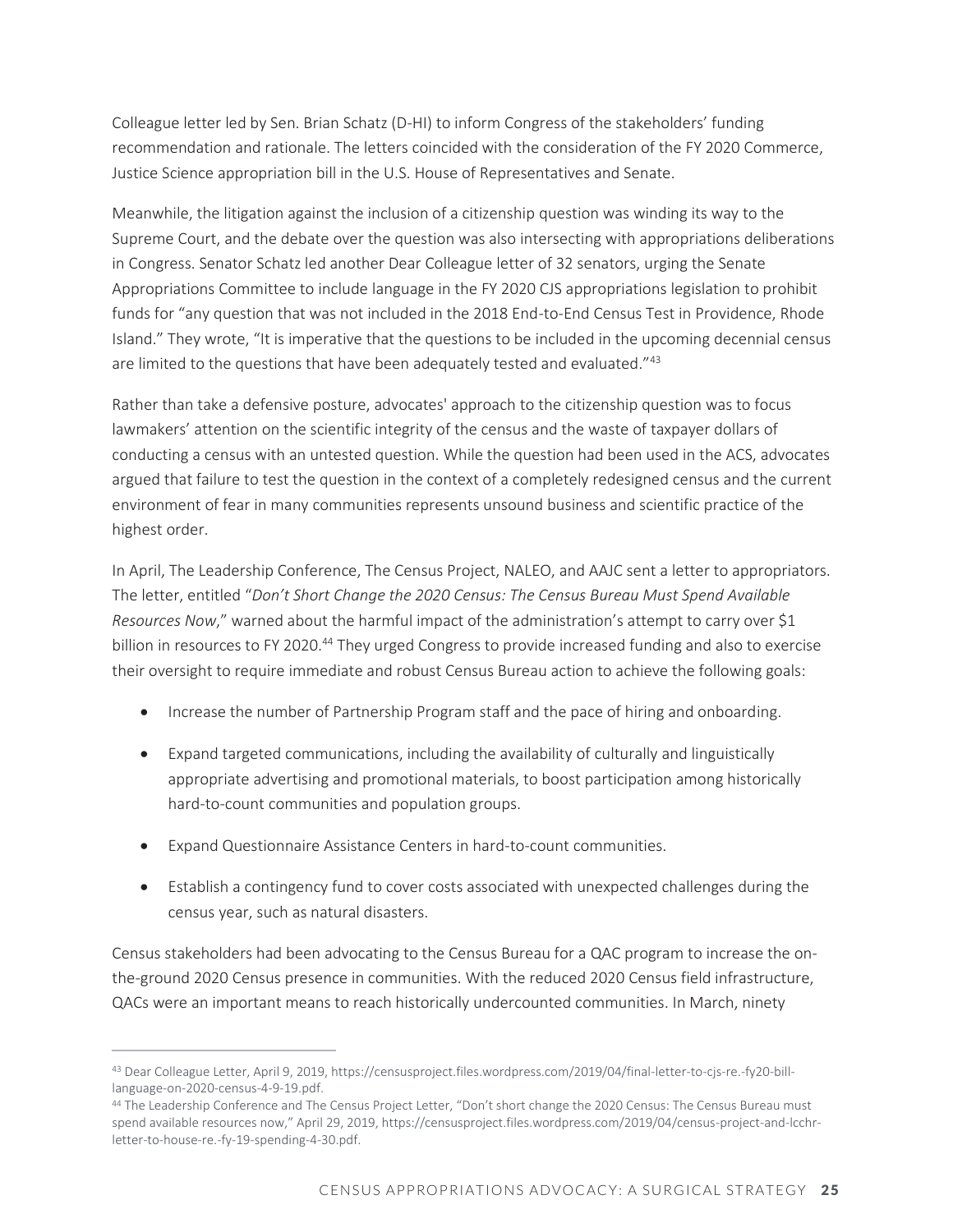stakeholder organizations sent a joint letter to the Census Bureau encouraging the Bureau "to promptly consult with stakeholders in developing a plan" for QACs for the 2020 Census and provided initial recommendations.<sup>45</sup> Advocates also encouraged Congress to exercise greater oversight to ensure the QAC program was implemented.

The House Commerce Justice and Science funding bill, passed in June, providing the Census Bureau with \$8.45 billion in FY 2020, which included \$7.5 billion for the 2020 Census, mirroring advocates' recommendation. The bill included a provision precluding the Bureau from using funds to add any questions to the 2020 Census that were not included in the 2018 End-to-End Census Test. In the report accompanying the bill, the committee called the administration's assumption that approximately \$1 billion of FY 2019 funding being used to offset FY 2020 costs disingenuous.<sup>46</sup> The committee directed the Bureau to spend at least half (\$500 million) of the \$1 billion in carryover funds in FY 2019. The report also included language directing the Bureau to prioritize a strong engagement strategy with partners and trusted voices in the community, take steps to develop the Mobile Response Initiative (MRI), increase the number of temporary census offices and partnership staff, and concentrate its efforts in hard-to-count communities and work with state, local, and tribal partners to identify locations for the MRI to target. An additional \$100 million was allocated to support these efforts.<sup>47</sup>

The MRI was the Bureau's counter proposal to the Appropriations Committee's directive in the FY 2019 bill report to establish QACs. Renamed the "Mobile Questionnaire Assistance" (MQA) program, it would incorporate the use of technology and provide readily accessible ways for people to respond to the census.<sup>48</sup> Stakeholders viewed the MRI plan as a good starting point but not sufficient in staffing levels and footprint to meet the broad need for internet self-response access and assistance at trusted host locations in hard-to-count communities. The American Library Association, a national census partner, and The Leadership Conference led the advocacy to work with House and Senate CJS allies to obtain more detail on the MRI plan and urge the Bureau to expand the effort to include fixed location QACs and more staff.

In late June, the U.S. Supreme Court rejected the Commerce Department's attempt to add a citizenship question to the 2020 Census. In a 5-4 decision led by Chief Justice John Roberts, in the case of *U.S. Department of Commerce v. State of New York,* the court ruled against the addition, rejecting the department's rationale that the question is necessary to enforce the Voting Rights Act.

A two-year budget agreement was reached in August between Congress and the administration, warding off automatic spending cuts, suspending the budget ceiling through July 2020, and revising the

<sup>45</sup> Letter to Director Steve Dillingham, March 19, 2019,

http://www.ala.org/advocacy/sites/ala.org.advocacy/files/content/govinfo/Sign-

ons/Questionnaire%20Assistance%20Center%20recommendations%20031919%20%281%29.pdf.

<sup>46</sup> https://appropriations.house.gov/sites/democrats.appropriations.house.gov/files/FY2020%20CJS%20Report%20Draft.pdf.  $47$  Ibid.

<sup>48</sup> The U.S. Census Bureau, "2020 Census: Mobile Questionnaire Assistance Program, Project Plan, Version 2.0" October 26, 2020. https://www2.census.gov/programs-surveys/decennial/2020/program-management/2020-census-mobile-questionnaireassistance-operation.pdf.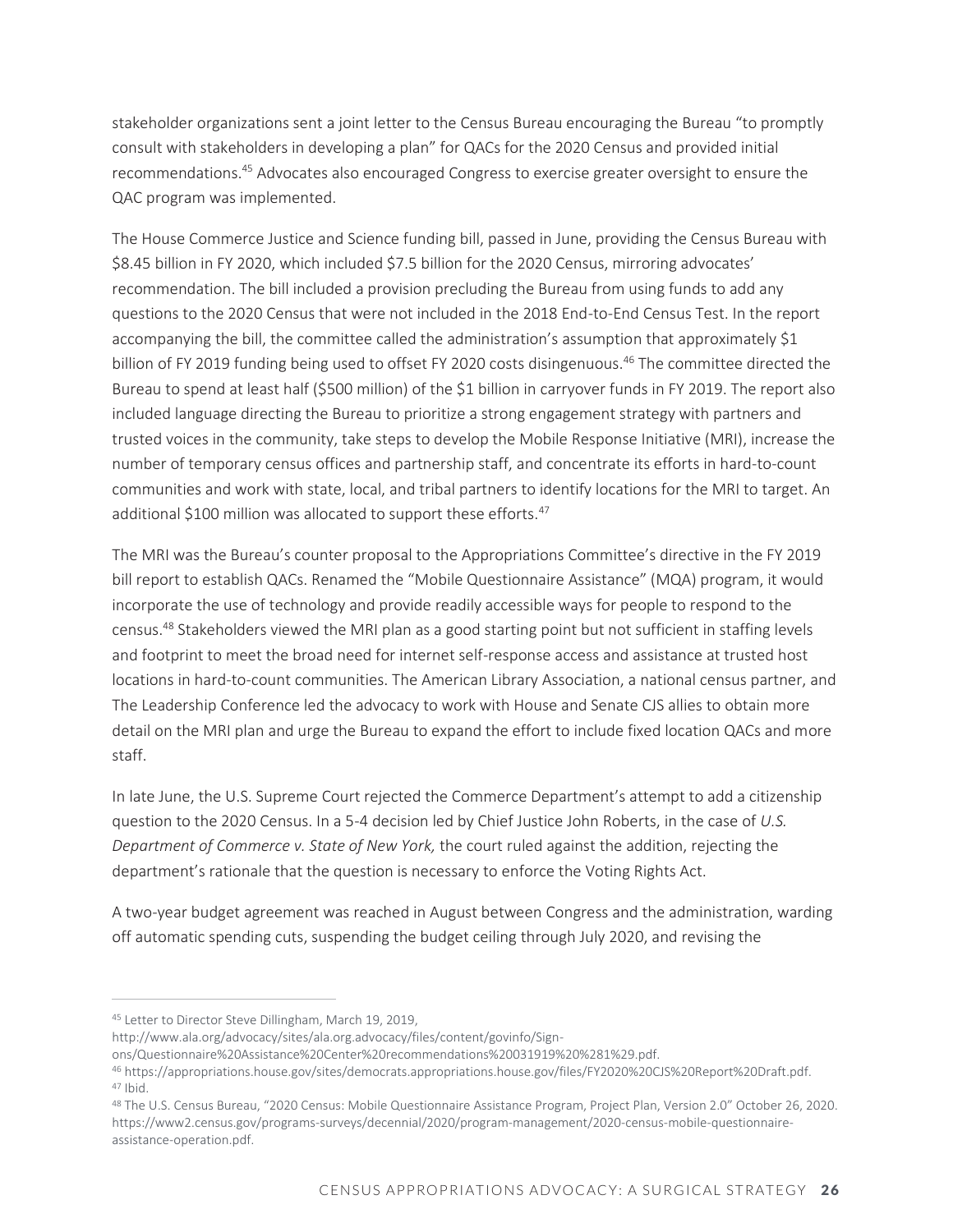discretionary spending caps in FY 2020 and 2021.<sup>49</sup> As part of the agreement and as census advocates' encouraged, the 2020 Census received a unique "cap adjustment," providing it with \$2.5 billion outside the caps.<sup>50</sup> This was a significant achievement for advocates because the spending cap would influence their ability to advocate for further increases in census funding.

With the summer recess ending, the appropriations process had now shifted to the Senate. The Census Project and its coalition of over 150 organizations sent the leaders of the Senate Appropriations Committee and Senate Commerce, Science, Justice Appropriations Subcommittee a letter urging them to provide the Census Bureau with \$8.4 billion in FY 2020, in keeping with the House funding bill. They also urged the enactment of a final bill by the start of the fiscal year or, if necessary, a full-year funding anomaly. They warned of the deleterious impact of insufficient, delayed, or uncertain full-year funding on the implementation of the 2020 Census.<sup>51</sup>

Business stakeholders were particularly important voices in reaching Republican members. A group of 74 business leaders also echoed this same message in a letter and urged Senate appropriators to provide \$8.45 billion for FY 2020 with at least \$7.5 billion for 2020 Census operations. They warned, "An unreliable 2020 Census would have harmful effects on businesses and the American economy that would persist into the future."<sup>52</sup>

The outreach to Republicans focused on two key issues: (1) funding levels and (2) the business case for a fair and accurate census. On the funding levels, advocates' message was that funding the 2020 Census at FY 2010 levels, adjusted for inflation, matched stakeholders' funding request for FY 2020 of \$8 billion (see Figure 3: Census Bureau Funding).

<sup>49</sup> Caitlin Emma, "Trump signs 2-year budget deal," Politico, August 2, 2019, https://www.politico.com/story/2019/08/02/trumpsigns-budget-deal-1444908.

<sup>50</sup> The Census Project, "July 2019 Census Project Update," https://thecensusproject.org/july-2019-census-project-update/.

<sup>51</sup> The Census Project, "Letter to House and Senate Appropriations," July 24, 2019,

https://censusproject.files.wordpress.com/2019/07/senatecjssignonletterfinal-7-24-19-2-1.pdf.

<sup>52</sup> Business for the 2020 Census, "Letter to House and Senate Appropriations Committees," June 18, 2019,

https://strongnation.s3.amazonaws.com/documents/654/525611bc-0e4c-4bcf-82f5-

<sup>5</sup>fc8ebf26735.pdf?1562592467&inline;%20filename=%22FY20%20Census%20Approps%20Business%20Signon%20Letter.pdf%22.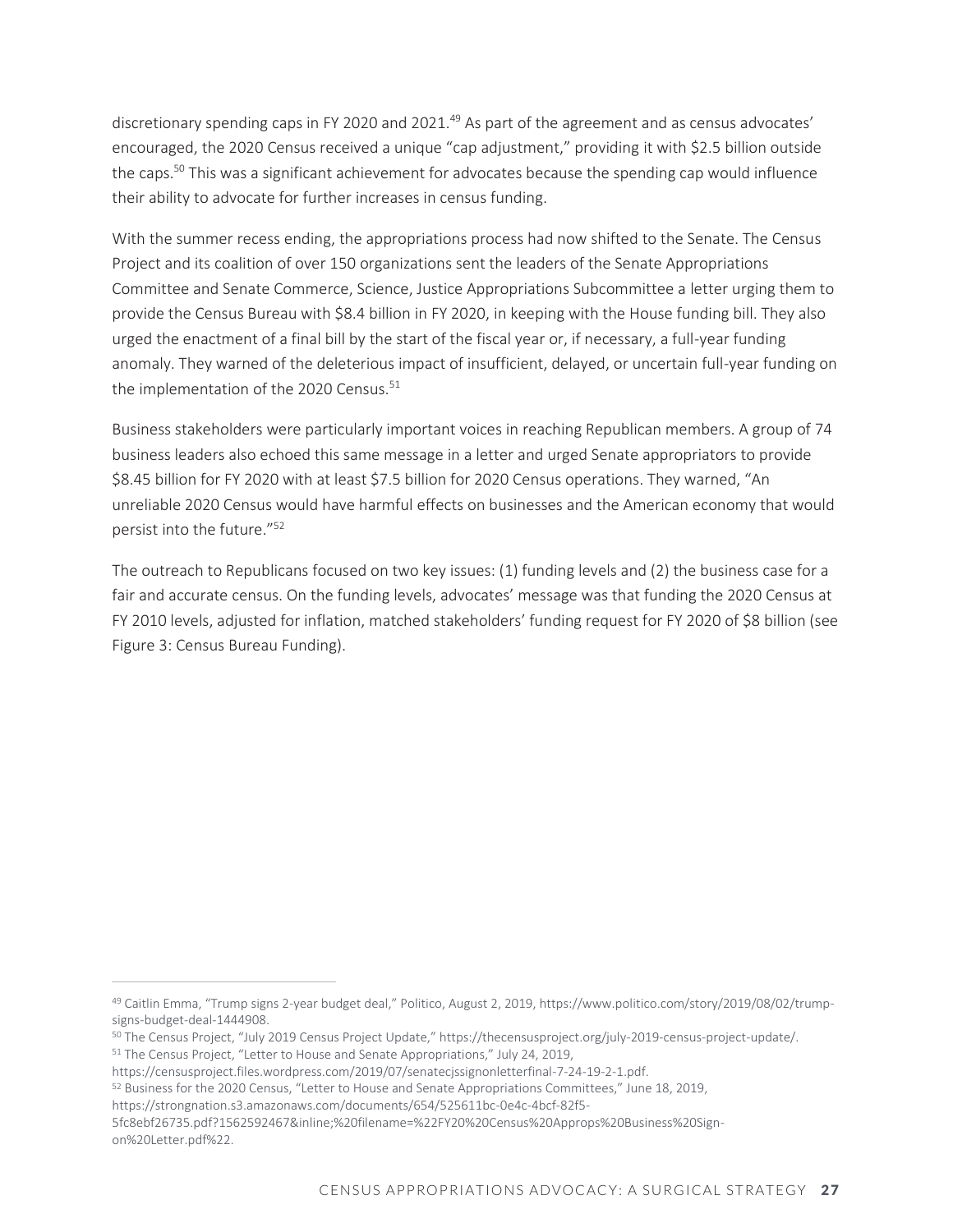

**Figure 3 | Census Bureau Funding in billions of 2020 inflation-adjusted dollars, The Census Project**

Notes: \$1.056 billion carried over from 2018 to 2019 is shown in 2019, not 2018. All figures in fiscal year 2020 CPI-U dollars. Source: Center on Budget and Policy Priorities.

By September, the Senate Appropriations Committee had cleared 10 of 12 appropriations bills, but none had made it to the Senate floor for a vote. With the end of the fiscal year looming, Congress passed and the president signed a seven-week continuing resolution to fund the federal government through November 21, 2019. An anomaly was included in the CR that gave the Census Bureau authority to spend funding at a faster rate in order to keep Census 2020 operations on track.<sup>53</sup>

Census stakeholders and congressional champions had advocated that the funding anomaly in the continuing resolution include a direct full-year appropriation of \$8.175 billion as a minimum funding level, with the \$7.5 billion in direct funding for 2020 Census operations. In a September 18 Dear Colleague letter, once again led by Sen. Brian Schatz, 25 senators argued that an upfront full-year appropriation was necessary to protect the 2020 Census from funding constraints triggered by potential government shutdown concerns and the need to provide spending flexibility to address emerging challenges.<sup>54</sup>

An open letter to both House and Senate appropriations committees from seven former Census Bureau directors emphasized FY 2020 as a pivotal point in the decennial census process and advocated for a fullyear appropriation, regardless of the funding vehicle, to avoid disruptions in the launch and implementation of the 2020 Census. They wrote, "We believe that the Census Bureau stands the best chance of conducting a census that counts all states, localities, communities, and population groups at

<sup>53</sup> The Census Project, "September 2019 Census Project Update," https://thecensusproject.org/september-2019-census-projectupdate/.

<sup>54</sup> Dear Colleague Letter, September 18, 2019, https://censusproject.files.wordpress.com/2019/09/final-letter-to-senateapprops-re.-fy20-funding-anomaly-for-census-bureau-9.18.2019.pdf.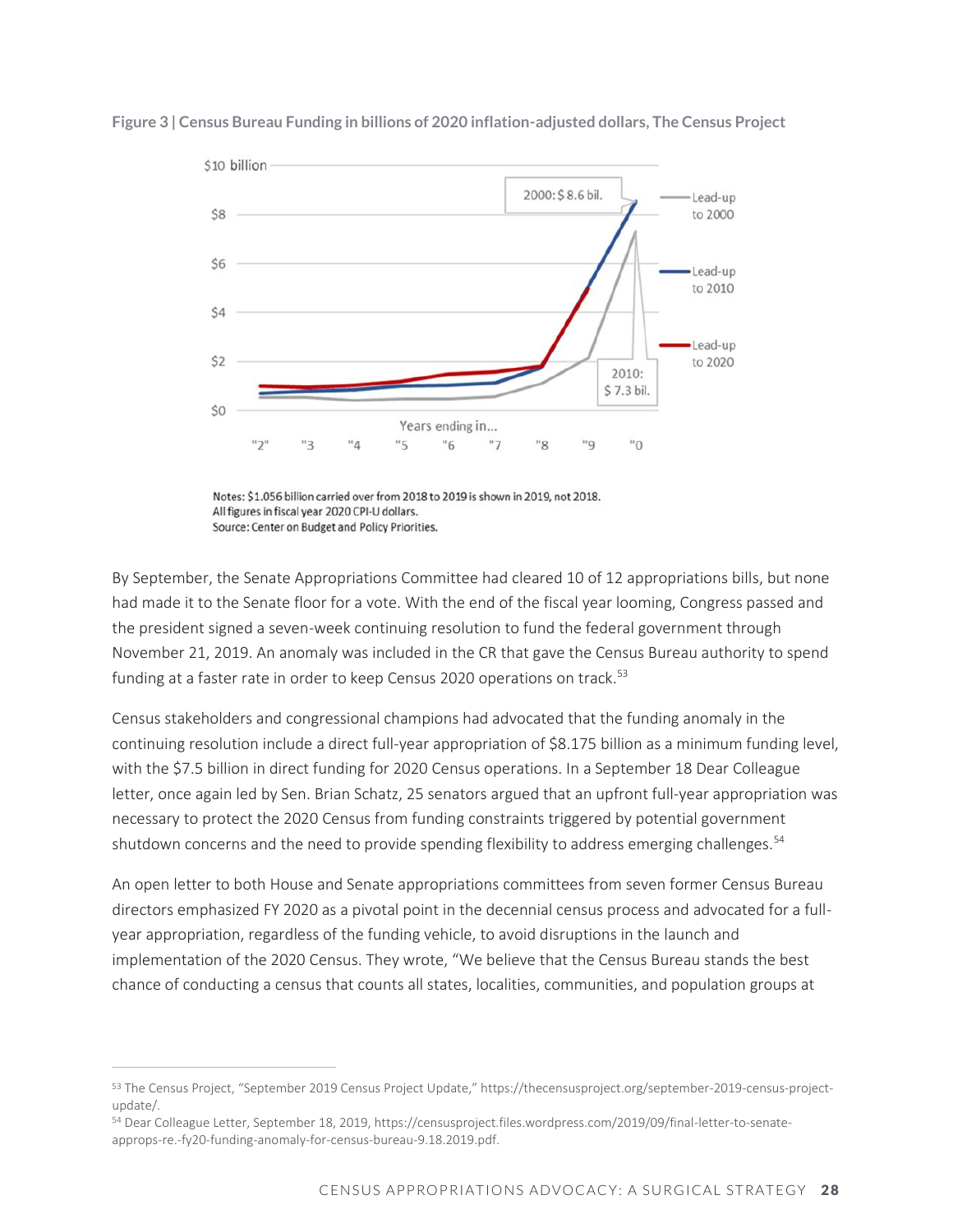equal levels of accuracy and coverage, if the director and senior officials know the resources available for final preparations and the entire enumeration process as soon as possible."<sup>55</sup>

This was followed by an October 24th letter from The Census Project and a coalition of 700 national, state, and local organizations urging Congress to provide "full-year funding for the 2020 Census as soon as possible, whether as part of a package of final spending bills, or in a new continuing resolution." The letter went on to say:

The Census Bureau must have the **certainty of full funding for the decennial census now**, so that it *can commit sufficient resources for final preparations, major operations, and expanded activities targeting hard-to-count communities, without concern that its funding may fall short of need. Therefore, in the event a second CR is necessary, we urge Congress to include a full year appropriation of no less than the Senate committee-reported amount of \$6.7 billion for the 2020 Census. Preferably, the Senate will soon consider and pass a full year FY 2020 Appropriation for the Department of Commerce which will provide the Census Bureau with all it needs.* 

*Absent the certainty of funding, the Bureau might have to curtail important decennial census activities, like outreach, advertising, cybersecurity measures, or staff hiring.<sup>56</sup>*

On October 31, the Senate approved the FY 2020 CJS appropriations bill along with a package of appropriations bills. The funding legislation provided \$7.6 billion for the Census Bureau, including \$6.7 billion for the 2020 Census. However, the House and Senate still needed to reconcile the funding levels, and the CR would expire November 21. Advocates praised the Senate for the funding of the Census Bureau and also advocated that Congress quickly negotiate a final appropriations bill for the president to sign or include full funding for the Census Bureau in a new continuing resolution.<sup>57</sup>

A second continuing resolution was signed into law on November 21, keeping the government open through December 20th. The CR allowed the Census Bureau to spend money at a faster rate through its duration, and it also gave the Census Bureau an explicit temporary spending rate of \$7.3 billion for the Periodic Censuses and Programs account, which included a spending rate of at least 6.7 billion for the 2020 Census. It also allowed the Bureau to spend at least \$90 million to implement a Mobile Questionnaire Assistance Center program.<sup>58</sup>

<sup>55</sup> "An Open Letter to the Bipartisan Leadership of Congress and Congressional Appropriations Committees, from former U.S. Census Bureau Directors" October 22, 2019,

https://censusproject.files.wordpress.com/2019/10/fy2020-census-bureau-funding-former-directors-ltr-to-congress-10-22- 19.pdf.

<sup>&</sup>lt;sup>56</sup> The Census Project, "Letter to House and Senate Appropriations Committee," October 24, 2019,

https://censusproject.files.wordpress.com/2019/10/census-project-fy2020-final-bill-and-cr-anomaly-letter-october-2019.pdf. <sup>57</sup> The Census Project, "Census Project Commends Senate Approval of 2020 Census Funding – Full Year Appropriation Needed ASAP," October 31, 2019, https://censusproject.files.wordpress.com/2019/10/census-project-commends-senate-approval-pressrelease-10-31-19.pdf.

<sup>58</sup> The Census Project, "November 2019 Census Project Update," https://thecensusproject.org/november-2019-census-projectupdate/.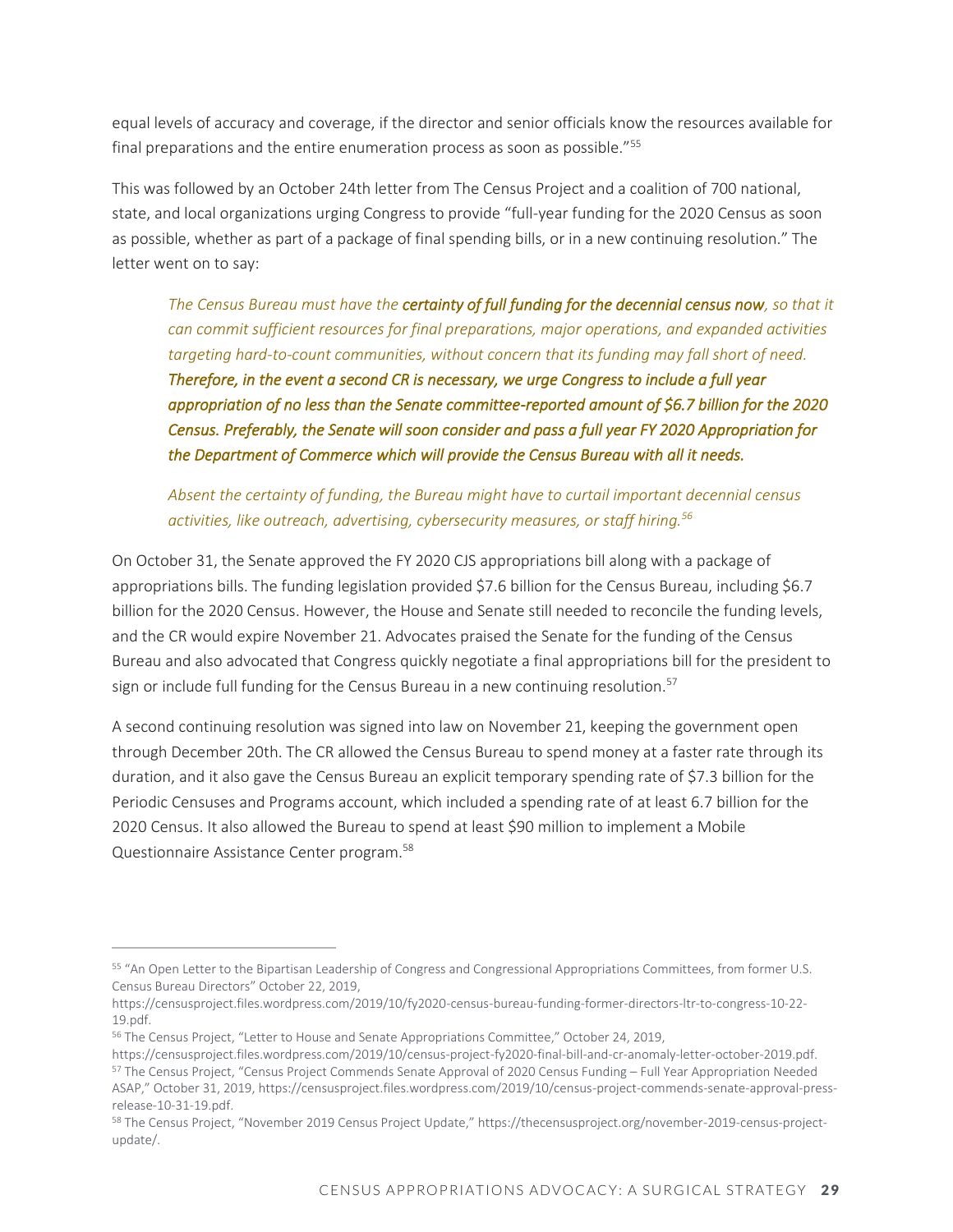While this specific spending rate was a helpful modification to the CR, stakeholders continued to urge congressional leaders to include a direct full-year appropriation. On December 6, The Census Project circulated a sign-on letter with more than 200 organizations and companies to Congress pressing lawmakers to provide no less than \$6.7 billion for the 2020 Census (the Senate funding bill level) whether as part of a package of final spending bills or in a new and third CR—whichever vehicle will be enacted first in the coming weeks. The letters stated $59$ 

*"An accurate count is jeopardized without sufficient, on-time resources. The Census Bureau needs the certainty of full-year funding for the 2020 Census now, so that it can commit necessary resources for final preparations, major operations, and expanded activities targeting hard-tocount communities in rural, suburban and urban areas, without concern that its funding may fall short of need."* 

On December 20, the president signed two "minibus" spending bills into law, averting another government shutdown. The 12 spending bills for FY 2020 that started October 1 were bundled into two separate packages, one carrying security-related measures and another containing domestic programs and foreign aid as well as a collection of tax breaks, health care legislation, and more.<sup>60</sup> The spending bills provided the Census Bureau with a \$7.6 billion budget for FY 2020, including full funding of \$6.7 billion for the 2020 Census, the same as passed by the Senate Appropriations Committee, and \$1.4 billion more than the administration request. This was double the funding level that the agency received in FY 2019 and comes in addition to more than a billion dollars in funds carried over from FY 2018, giving the Bureau all the resources needed to fully fund major 2020 operations, as well as a contingency fund.<sup>61</sup>

The report accompanying H.R. 1158 specified that it "supports no less than the level of effort for outreach and communications that was utilized in preparation for the 2020 Decennial Census, adjusted for inflation." According to The Census Project co-director Mary Jo Hoeksema, "the appropriators set the right tone, but it is up to Congressional oversight to ensure that the Census Bureau delivers a robust outreach and communications campaign."<sup>62</sup>

## Conclusion

While this case ends with FY 2020, the advocacy for census funding continued and became more complicated and important as the nation grappled with an historic global pandemic during the census year. The pandemic created an upheaval in the 2020 Census, shifting timelines and outreach plans. The same census stakeholders that successfully advocated for census funding continued to advocate to ensure that in spite of a pandemic, the census had the resources it needed and the operations in place to implement a full and accurate count.

<sup>59</sup> Ibid.

<sup>60</sup> Jennifer Shutt, "Trump signs spending bill, averts shutdown," December 20, 2019, https://www.rollcall.com/2019/12/20/trumpsigns-spending-bills-averts-shutdown/.

<sup>61</sup> The Census Project, "December 2019 Census Project Update," https://thecensusproject.org/december-2019-census-project-update/. <sup>62</sup> Ibid.